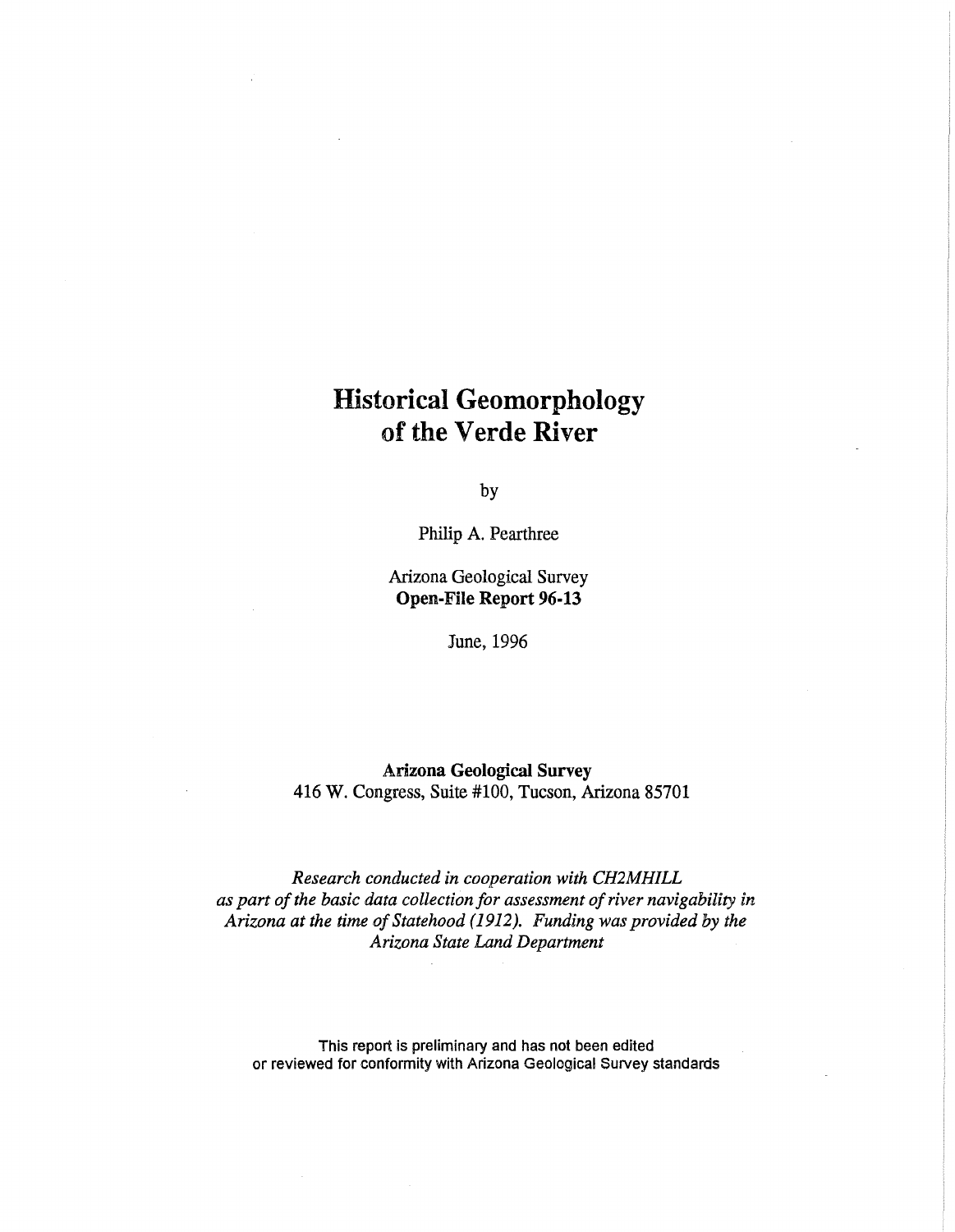$\label{eq:2.1} \frac{1}{\sqrt{2}}\left(\frac{1}{\sqrt{2}}\right)^{2} \left(\frac{1}{\sqrt{2}}\right)^{2} \left(\frac{1}{\sqrt{2}}\right)^{2} \left(\frac{1}{\sqrt{2}}\right)^{2} \left(\frac{1}{\sqrt{2}}\right)^{2} \left(\frac{1}{\sqrt{2}}\right)^{2} \left(\frac{1}{\sqrt{2}}\right)^{2} \left(\frac{1}{\sqrt{2}}\right)^{2} \left(\frac{1}{\sqrt{2}}\right)^{2} \left(\frac{1}{\sqrt{2}}\right)^{2} \left(\frac{1}{\sqrt{2}}\right)^{2} \left(\$ 

 $\alpha_{\rm eff}$ 

灞  $\mathcal{G}_{4}$ )<br>Angli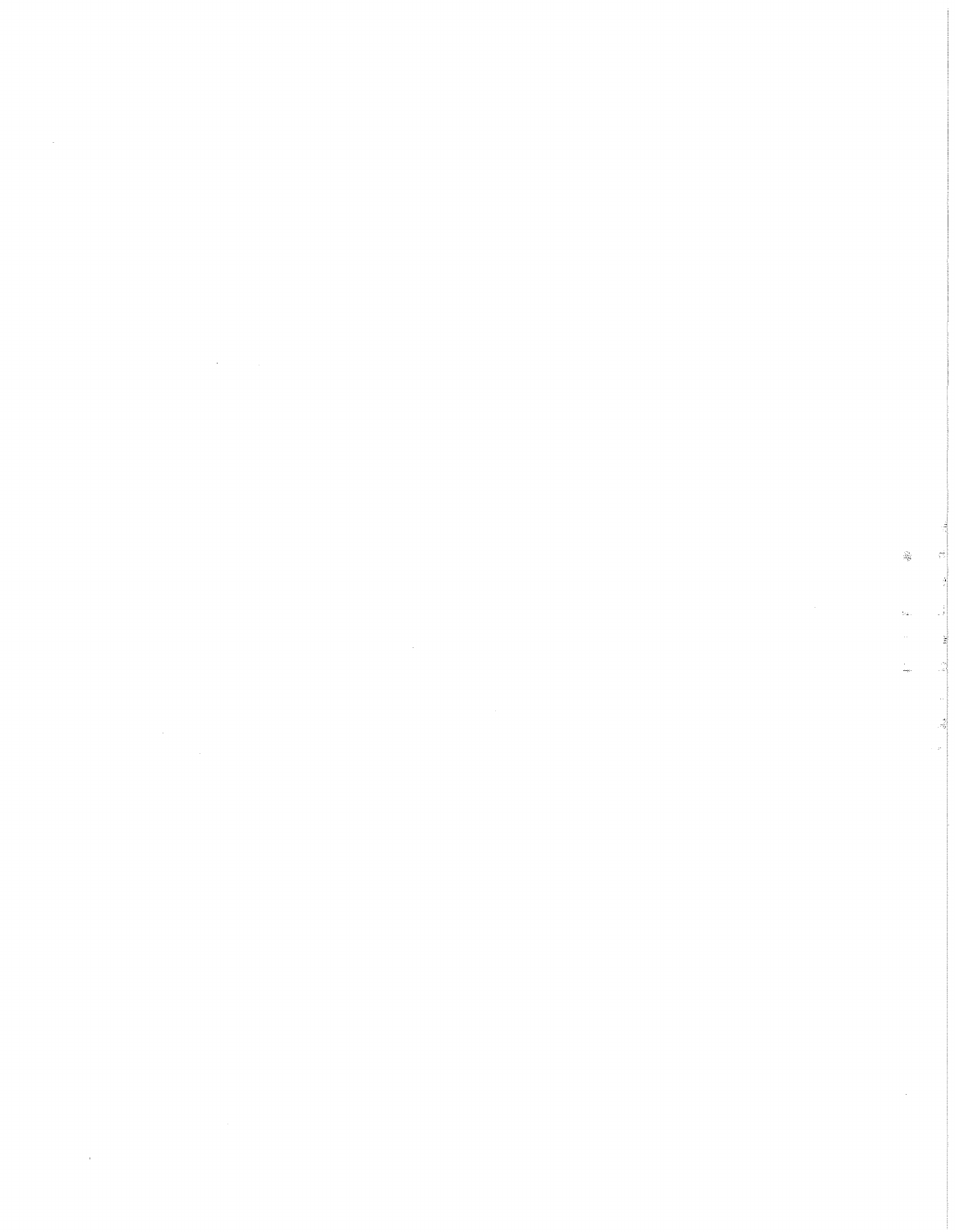#### **Introduction**

The Verde River drainage is a major river system that heads in Big Chino Valley in northcentral Arizona, flows generally southeast through the rugged terrain of central Arizona, and empties into the Salt River east of the Phoenix metropolitan area. It is unusual in Arizona because much the main channel of the Verde River is perennial for much its length. Data summarized in this report were gathered to aid in the assessment of the navigability of the Verde River in February, 1912, when Arizona became a State. These investigations were conducted in cooperation with CH2MHill and were funded by the Arizona State Land Department. The purposes of this report are to (1) outline the geologic and geomorphic framework of the Verde River, (2) to describe the physical character of the channel of the Verde River, and (3) to evaluate how channel morphology and position have changed in the past century.

## **Physiography, Geology, and General Geomorphology of the River**

The Verde River heads in and flows through the rugged highlands and valleys of central Arizona (Figure 1). The physiography and geology of the central mountain zone are transitional between the high elevation, relatively flat Colorado Plateau of northern Arizona and the lower elevation Basin and Range province of southern and western Arizona with its alternating basins and mountain ranges. The central mountain area is characterized by the most rugged relief in Arizona; large, high mountain ranges and deeply dissected alluvial basins are common. The Verde River flows from northwest to southeast through the central mountain zone of Arizona. The upper portion of the Verde drainage basin is relatively undissected. However, downstream from Big Chino Valley the Verde River is entrenched into a relatively narrow, deep canyon, and it remains entrenched well below the surrounding countryside all the way downstream to its confluence with the Salt River.

The entrenchment of the Verde River, and much of the rugged terrain along the river, reflect the dramatic downcutting of the Verde River that has occurred in the past few million years. The reasons for this downcutting are not certain. However, it is likely that the drainage in the central mountain region was generally closed during the late Miocene (5 to 10 million years ago), and has gradually become integrated as the modern regional drainage network developed in the past few million years. Broad regional uplift of the central mountain area may also have driven downcutting by the major rivers that flow through it, including the Verde, Salt, Agua Fria, Hassayampa, and Gila rivers (Péwé, 1978; Menges, 1983; Menges and Pearthree, 1989; Huckleberry, 1993).

The Verde River developed something like its modern form around 2 to 2.5 million years ago. Prior to that time, sediment was accumulating in playas or shallow lakes in Verde Valley (Bressler and Butler, 1978; Nations et aI, 1981). During the time of accumulation of the Verde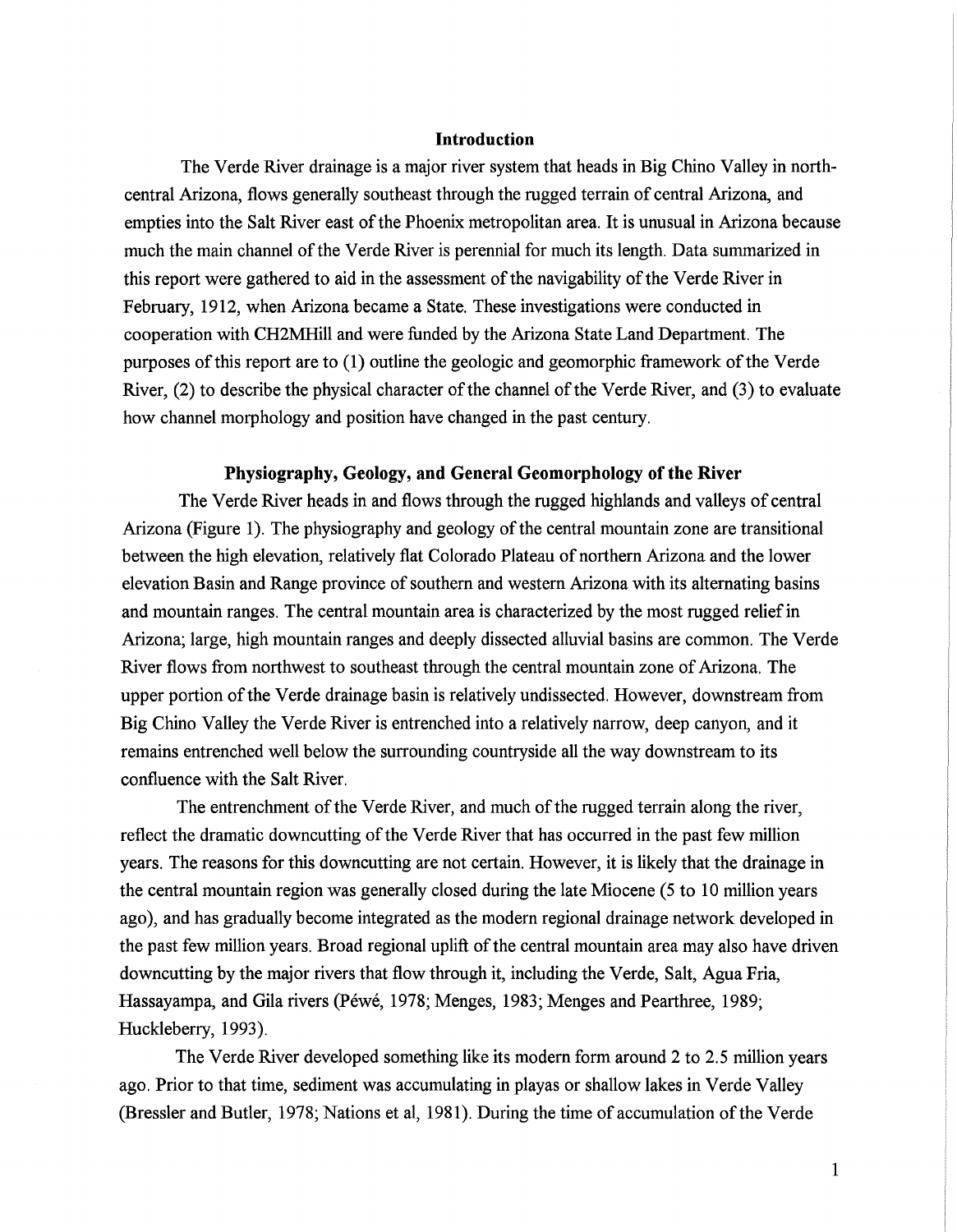Formation in Verde Valley, approximately 8 to 2 million years, drainage at the southern end of the valley was dammed or at least prevented from downcutting by a combination of volcanic activity and faulting. Dramatic downcutting of the river began in Verde Valley after 2.5 million years ago, when the natural dam was breached, and has continued to the present. The form of the Verde River upstream and downstream from Verde Valley during the past 10 million years is less clear. Upstream of Verde Valley, a closed depositional basin existed in the Perkinsville area in the late Miocene to Pliocene (about 10 to 2 million years ago; McKee and Anderson, 1971). Sometime during the late Pliocene to early Pleistocene, drainage in the Perkinsville area was captured and integrated with Verde Valley. Downstream of Verde Valley, the Verde River probably began to carve a deep valley into the landscape in the late Miocene and Pliocene, prior to integration of the Verde Valley area into the Verde River drainage system.

Long-term downcutting has continued all along the river through the Quaternary (the past 2 million years or so), leaving behind terrace deposits that record former positions of the bed of the Verde River (Figure 2; Pope and Péwé, 1973; Pope, 1974; Péwé, 1978; Pearthree, 1993; House and Pearthree, 1993). Most of these terrace deposits are thin veneers deposited on erosion surfaces carved on top of the various rock types found along the river. Verde River terraces may represent periods when the river temporarily ceased downcutting and eroded laterally and broadened its flood plain. In some cases, these terrace deposits may represent periods of aggradation and filling of the entrenched river valley (House and Pearthree, 1993). Holocene (less than 10,000 years old) terrace and channel deposits along the Verde River are quite thin, and underlying rock units are exposed at many localities in the bed of the river, implying that the longterm of trend stream downcutting has continued to the present.

Long-term downcutting and the relative erodibility of pre-Quaternary bedrock and basinfill units effectively controls the extent and character of Quaternary alluvial deposits and the floodplain along the Verde River. The geology of the central mountain area is transitional between the relatively simple and homogeneous geology of the Colorado Plateau and the very complex, heterogenous geology of the Basin and Range. Because the geology of the central mountain area is reasonably complex and variable, the Verde River flows through a number of different types of rock units with varying susceptibility to erosion. In areas where the Verde River flows through resistant bedrock, the river valley is steep and narrow, and alluvial deposits and the floodplain are limited in extent (Figure 2B). This situation typifies nearly all of the Verde River between Paulden and the northern Verde Valley, and most of the river between southern Verde Valley and Bartlett Dam. There is little potential for substantial changes in channel position or character in these reaches. Where lithologies are less resistant to erosion, such as most of the Verde Valley and downstream from Bartlett Dam, the river valley is broad, the flood plain is relatively wide, and the potential for significant changes in channel position is much greater (Figure 2A).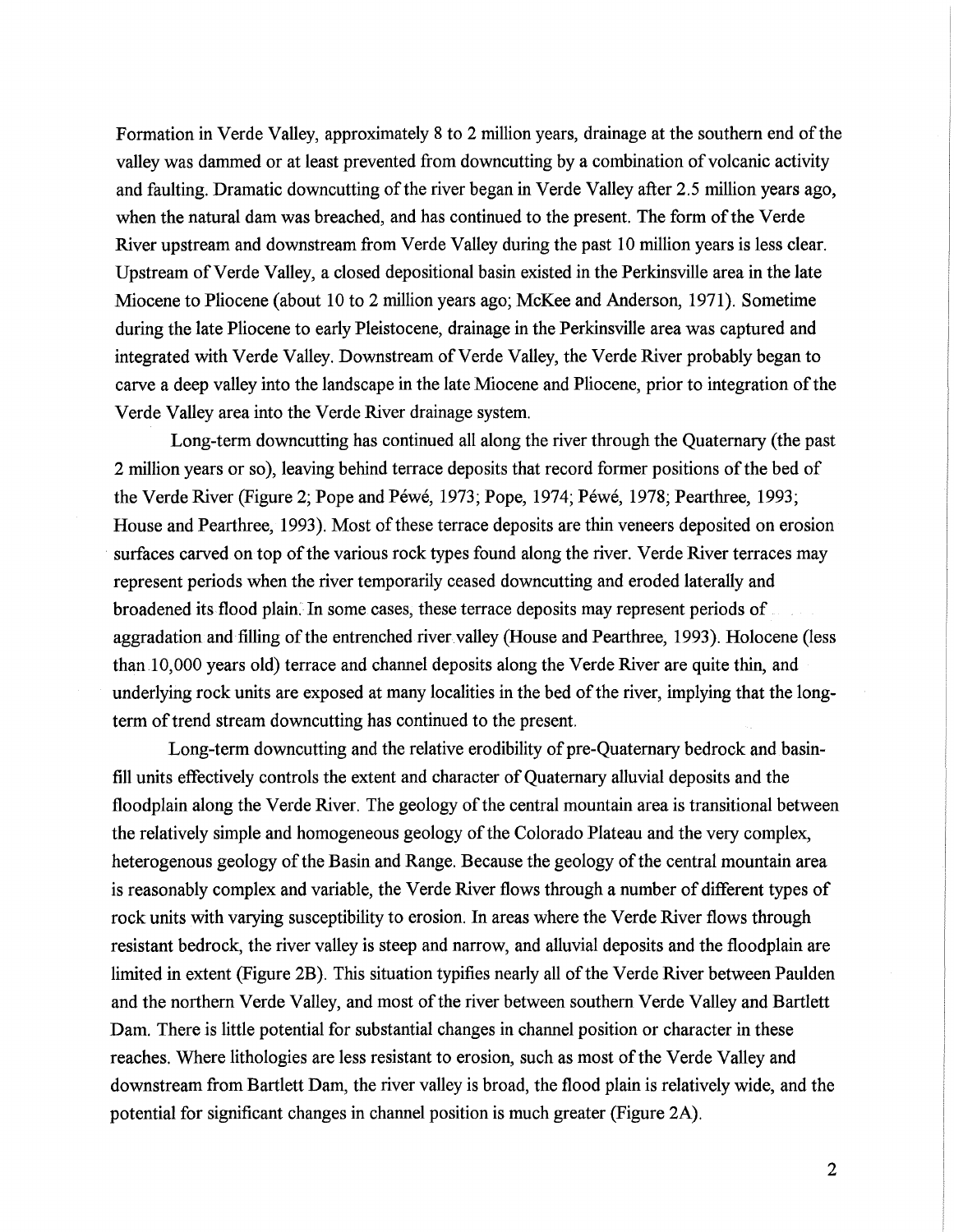#### **Geomorphology of Verde River Channels**

Even though the Verde River is entrenched in a deep valley and young alluvial deposits are thin along all of its course, most of the streambed and many of the banks of the river are formed in very young, unconsolidated alluvium. Everywhere along the river, a low-flow channel exists that conveys perennial discharges. Low-flow channels typically are shallow and 15 to 60 m wide, although the width and depth of these channels is quite variable. The bed forms of the low-flow channels are characterized by a repeating sequences of pools (deeper water areas) and riffles or rapids (shallow water areas typically dominated by cobbles and small boulders). Alternating pooland-riffle sequences are characteristic of streams that carry coarse bedload sediment **(reference?).** 

Low-flow channels of the Verde River are invariably located within a much larger channel that is shaped by large floods. These larger flood channels are typically 100 to 300 m wide, and are as wide as 1,200 m along the lower Verde River. Deposits associated with the flood channels typically are coarse gravel bars and finer sandy areas. Flood channels are evident because of freshly deposited sediment and the lack of abundant large vegetation; in many reaches, the margins of flood channels correspond with prominent banks. Young river terraces commonly exist along the margins of and slightly higher than flood channels. These terraces typically are heavily vegetated unless they have been altered by human activity. Many of these young terraces are part of the floodplain, as they are inundated during large floods. Flooding on terraces is relatively shallow and the impact of flooding on the terrace vegetation is typically is not great.

The young alluvium that forms the channel bed and low banks of the Verde River is generally composed of coarse gravelly deposits and much finer sandy overbank or slackwater deposits. This young sediment does not have much cohesion and is susceptible to scour and bank erosion during large flow events. Older river deposits typically are coarse, and underlying rock units are indurated to a greater or lesser degree. These units are much more resistant to lateral bank erosion than young stream deposits. Thus, the potential for changes in channel morphology and shifts in channel position during large floods is greatest in areas where young terraces are extensive. However, young terraces commonly have relatively dense and large vegetation, which tends to stabilize these deposits.

The geologic floodplain of the Verde River is coincident with the extent of young channel deposits and low terraces along the river. As used in this report, the geologic floodplain is the area along the river that has been subject to erosion and deposition by the Verde River in the past few thousand years. Changes in channel position that have occurred during the past few thousand years have occurred within the limits of the geologic floodplain. The geologic floodplain is bounded by older geologic units such as bedrock, basin-fill sediments, older deposits of the Verde River, or alluvial fan or terrace deposits of tributary streams. Usually, the margins of the geologic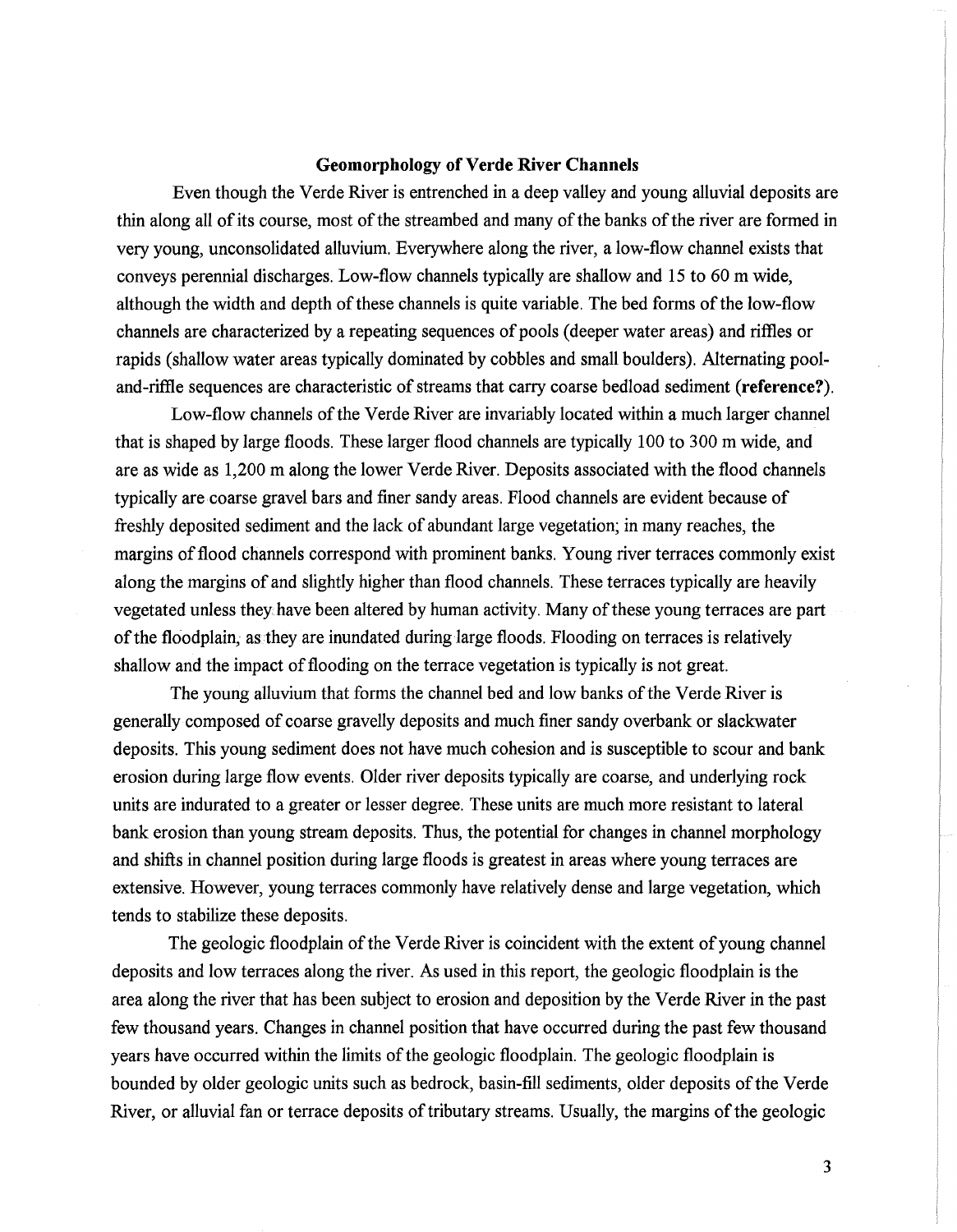floodplain are associated with significant topographic relief that constrains lateral migration of the Verde River channel.

## **Data Used** to Reconstruct **Historical Channel Form and Position**

Two sources of data were utilized to evaluate the nature of any possible changes in character or position of the channels of the Verde River. Historical aerial photographs dating from the 1980, 1972, and 1953 or 1954 were obtained for virtually all of the Verde River; aerial photographs dating to the 1946 or 1950 were available for most of Verde Valley. Data and notes from land surveys conducted in the late 1800's and early 1900's provide some information about channel form and position at times much closer to statehood. The usefulness of this cadastral survey information varies considerably from survey to survey, depending on the objective of the survey and the care taken to record observations of the river channel.

Historical aerial photographs were utilized to evaluate potential changes in channel form and position during the past four decades. Defining the extent of channels using aerial photographs is not simple or straightforward. Two main criteria that can be observed on aerial photographs were used to define the extent of channels in this study: (1) prominent, recognizable channel banks; and (2) the absence of abundant vegetation, indicating that the area had fairly recently been swept by significant flow. In ideal situations, these two criteria correspond. In general, however,' the latter criterion was utilized more than the former because of the lack of definitive channel banks in many areas. In other reaches, heavily vegetated areas were included within the channel because multiple small channels flow through them. The channels defined using historical aerial photographs correspond to the flood channels discussed earlier, and almost certainly exceed the "ordinary high-water marks".

Historical surveys of township and range section boundaries provide abundant information regarding low-flow channels of the Verde River in Verde Valley, but provide limited information regarding the nature and positions of flood channels. Surveyors in the 1870's typically noted the width and sometimes the depth and general character of channels containing water as they crossed them (Foster, 1873, 1877). They did not provide sufficiently detailed description of the areas adjacent to the low-flow channels to permit evaluation of the character and extent of flood channels. However, a resurvey conducted in the Camp Verde area in 1892 following the large flood of 1891 (Drummond, 1892) documented the existence of a flood channel that is comparable to the modern flood channel. Most of the lower Verde River was surveyed in 1911 (Farmer, 1911), very close to the time of statehood. The channel of the Verde River that was documented in this survey was also clearly the flood channel, because it has very similar dimensions as flood channels interpreted from aerial photographs.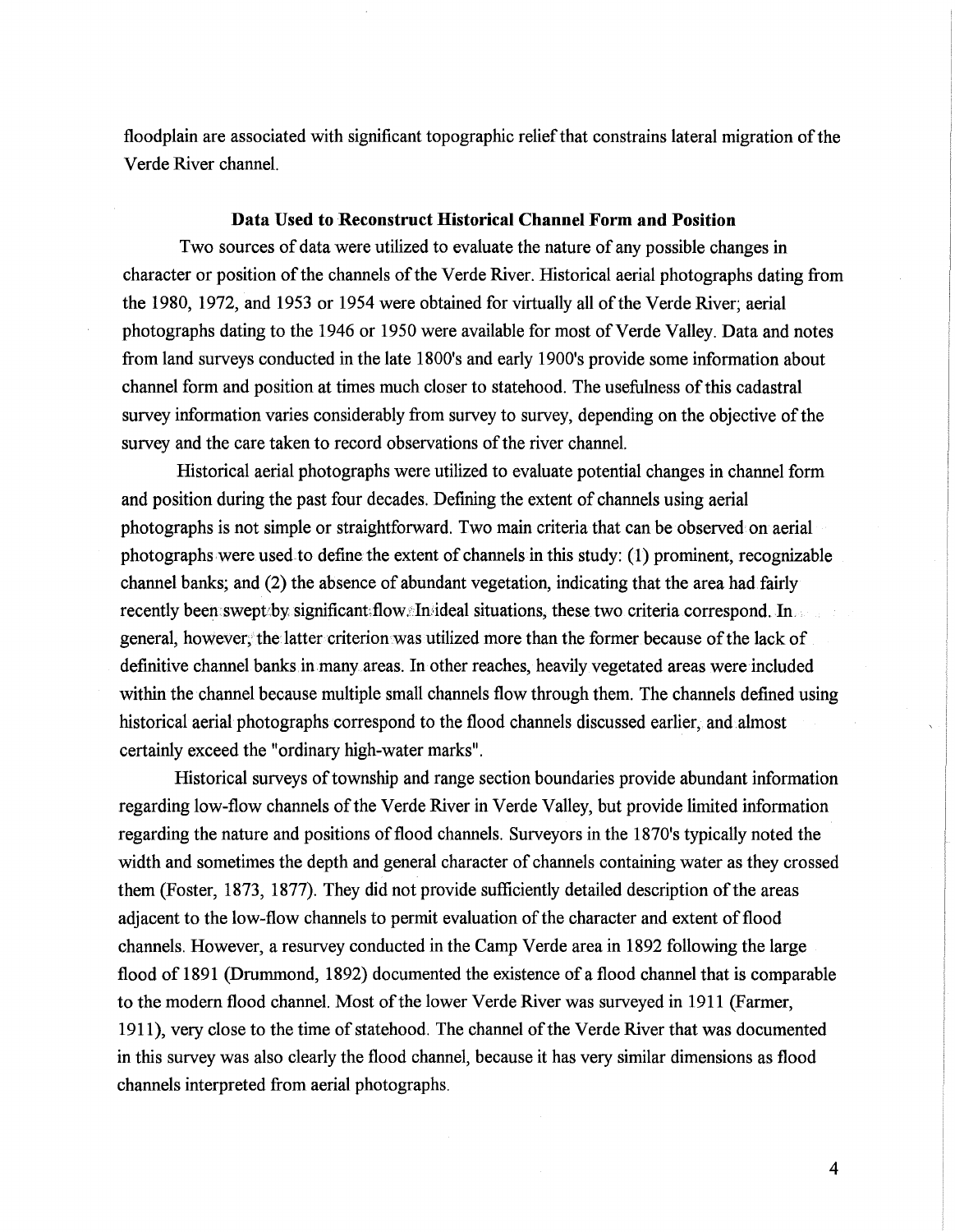#### **Historical Changes in Channel Position and Form**

Aerial photographs from the 1950's and 1980's along the Verde River from Perkinsville to the confluence with the Salt River reveal no dramatic shifts in flood-channel position nor changes in general flood-channel form during this period. Positions of flood channels at various times were plotted at 1:24,000-scale in the Verde Valley and along the lower Verde River downstream from Bartlett Dam in order to investigate in more detail whether lateral bank erosion and shifts in channel position had occurred (Figures 7 and 8). In the Camp Verde area and along much of the lower Verde River, positions of flood channels in the late 1800's and early 1900's were documented using land survey data. In the sections below I discuss the evolution flood channels in Verde Valley and along the lower Verde River, and consider the character of low-flow channels through time.

*Flood Channels.* The character of flood channels of the Verde River has changed little during the period of photographic record (since about 1950), but locally there have been substantial changes in channel width during this time. In the Verde Valley, the general tendency was for channelsto become narrower between 1950 and 1972 (Figure 3; Tables 5 and 6). During this interval there was a fairly large flood on the Verde River in 1952, but none thereafter (Figure 4). Between 1972 and 1980, channels widened considerably in many places (typically outer sides of meander bends); in a few places, however, channels were narrower in 1980 than they were in 1972. Channel widening most likely occurred during the large floods on the Verde River in 1978 (2 floods) and 1980.

There was a slight tendency for net channel widening between 1950 and 1980. Channel width increased at eight (8) section-line crossings, with a maximum widening of 100 m (Table 1). Channel width decreased at four (4) section-line crossings during this same interval, with a maximum narrowing of 165 m. The most extreme increases and decreases in channel width in Verde Valley between 1954 and 1980 were 220 m and 130 m, respectively (Table 2). Along much of the Verde River in Verde Valley, however, there was little or no change in channel width between 1950 and 1980 (Plate 1). More than 50 percent of the section-line crossings (16) exhibited no net change in channel width during this period.

The history of the flood channel of the Verde River is more complete and interesting in the Camp Verde area because of the land survey conducted there 1892 (Drummond, 1892). In addition, aerial photographs from 1946, 1954, 1972, and 1980 cover this area. The flood of 1891 was the largest during the historical period, and probably was one of the largest floods on the Verde River during the past 1,000 years (Ely and Baker, 1985; House and others, 1995). The flood channel that existed immediately after the flood had dimensions similar to the modern channel. The 1891 flood probably caused a considerable amount of change in flood-channel

5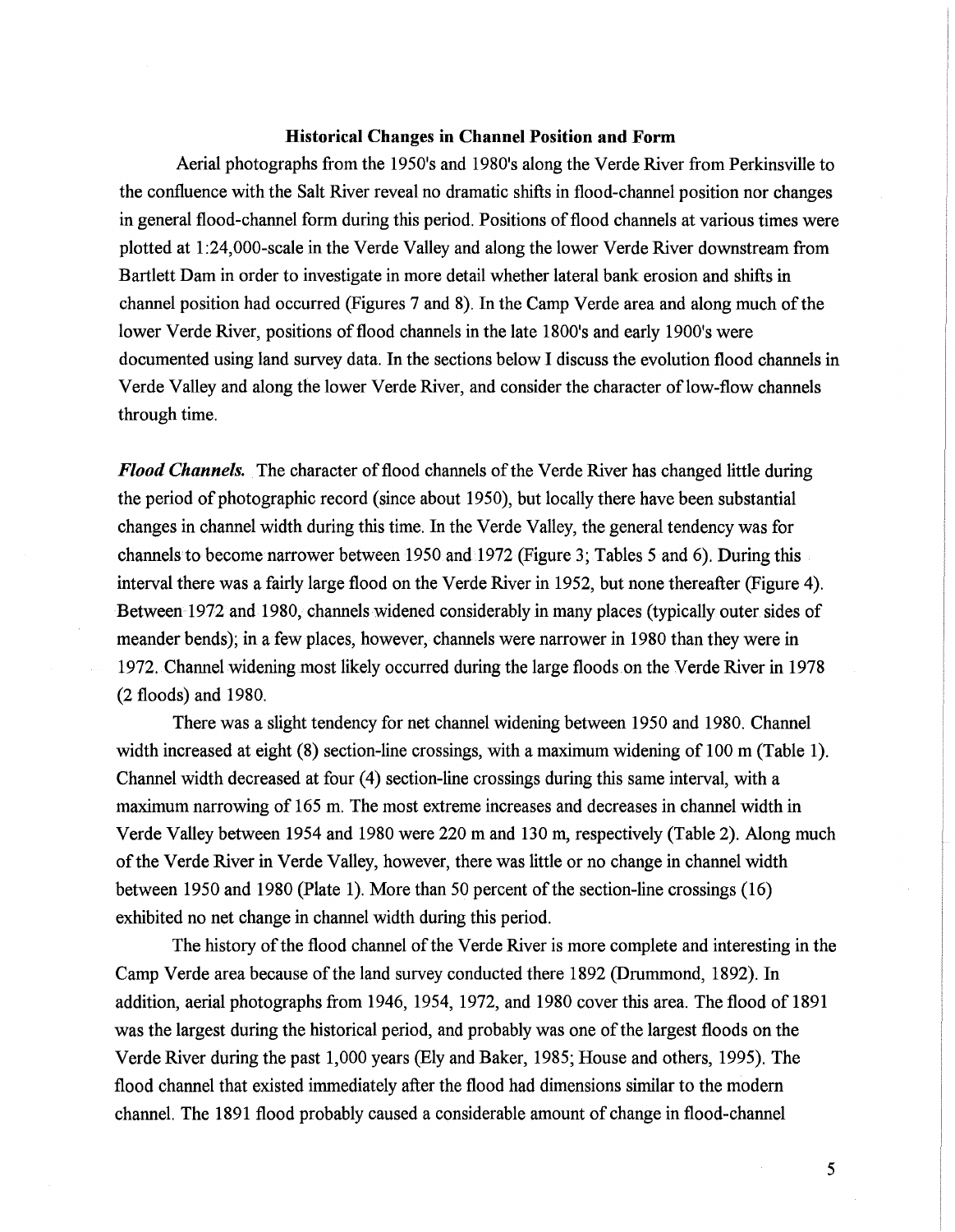position and possibly morphology. The survey of 1892 specifically recorded the new positions of "meanders" of the Verde River in the Camp Verde area, and several hundred acres of "fine bottomland" were washed away in the flood and replaced by channel gravel (Drummond, 1892).

The position of the flood channel changed somewhat between 1892 and 1946, but there were no dramatic shifts in channel position. The channel widened in some places and narrowed in others, but on balance it did not change very much (Table 1; Figure 3a). There were several large floods during the period between 1892 and 1946 (Figure 4), and they evidently maintained or renewed the flood channel of the Verde River. The width of the channel generally decreased between 1946 and 1954; some of the decreases in channel width were fairly dramatic (Figure 3b). A fairly large flood was recorded downstream on the Verde River in 1952, but it evidently did not dramatically impact the flood channels in the Camp Verde area. Human encroachment on the flood channel probably caused much of the channel narrowing. By 1980, the flood channel was generally wider than in 1954 (Figure 3c). It is likely that the Verde River effectively reclaimed much of its flood channel during the floods of 1978 and 1980. The Verde River generally followed the same course in 1980 as it had in 1892, although the position of the flood channel changed somewhat during this interval (Figure 3d). The width of the flood channel in 1980 generally was somewhat narrower than in 1892 (Table 1; Table 2).

Changes in channel width during this century were more dramatic along the lower Verde River. The land survey of 1911 (Farmer, 1911) shows a wide flood channel (Figure 5; Table 3). The flood channel narrowed somewhat between 1911 and 1953 and locations of channel margins shifted in a few localities (Figure 5a). By 1972, however, after an interval of 20 years without large floods, the flood channel was 1000 m or more narrower at a number of localities (Figure 5b). The floods of 1978 and 1980 almost invariably reoccupied the same flood channels that existed in 1953, so the net changes in channel widths between 1953 and 1980 were not great (Table 3). The net changes in channel width between 1911 and 1980 generally were modest, although the 1911 channel was somewhat wider on balance. At several localities, such as at the confluence with Sycamore Creek and in Section 31, T4N, R7E, fairly significant changes in channel position have occurred since the time of statehood.

*Low-Flow Channels.* Cadastral surveys from the 1870's record evidence of a continuous lowflow channel throughout Verde Valley that was very similar to the modern low-flow channel of the Verde River. Surveys conducted by Foster in 1873 and 1877 documented a through-going stream about 0.5 m deep and 15 to 30 m wide with a sandy bottom. It is not clear from the survey notes whether this low-flow channel was within a well-defined flood channel. The Verde River of the 1870's was described as "a beautiful stream of clear, pure water with an average width of 1 00 links (66 ft) and an average depth of 3 feet" (Foster, 1877; see Table 4). The banks of the low-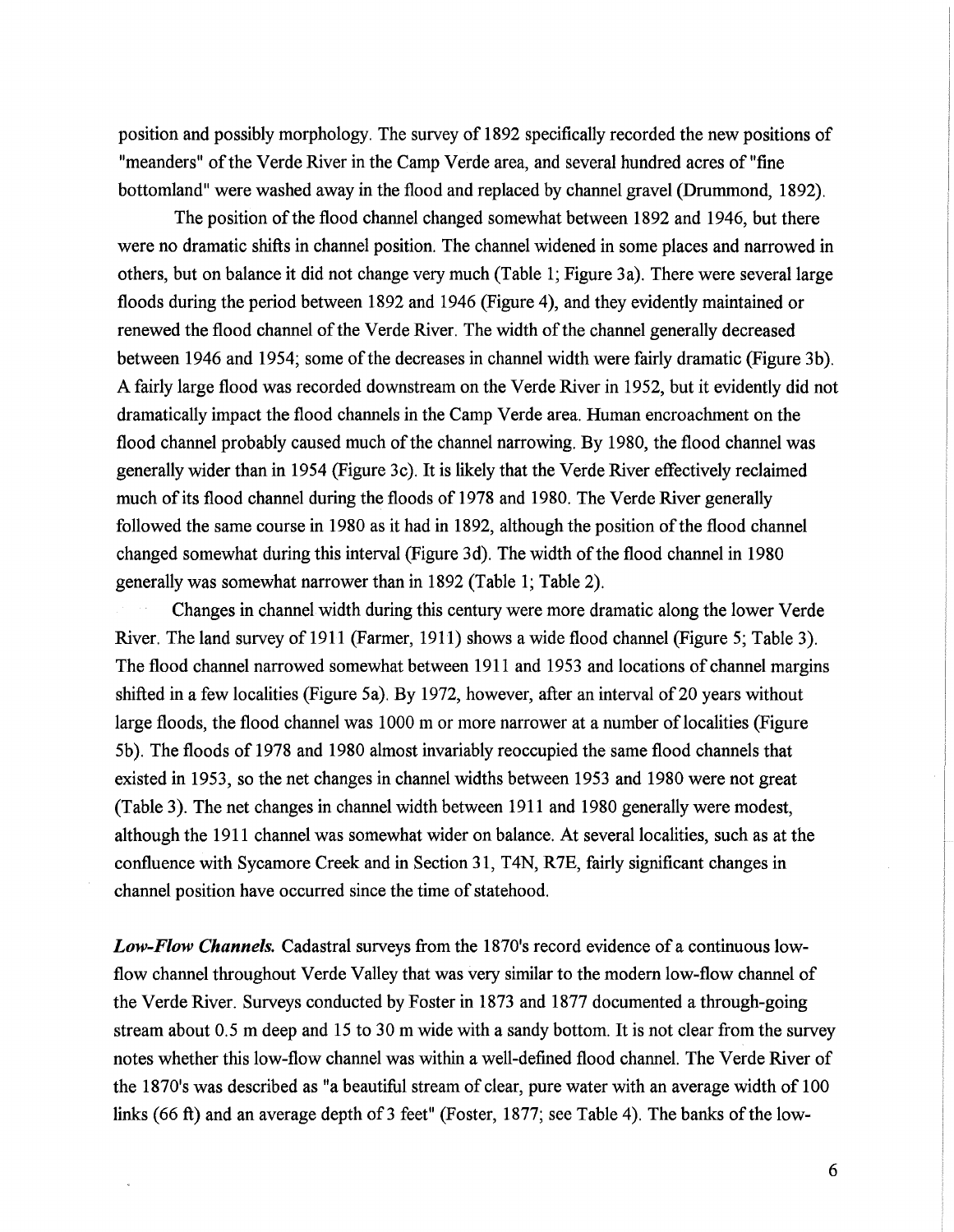flow channel were estimated to be 3 ft (consistent with the depth estimate). Cottonwoods, willows, and mesquite lined much of the river bank. The low-flow channel clearly existed within a much broader geologic floodplain, described in the survey as bottomland with large amounts of fine farming and grazing land (Foster, 1873). A significant amount of irrigated farming was underway in the bottomlands by 1873-77. The land surveys of the 1870's did not describe marshy land adjacent to the Verde River, nor did they document any areas where the low-flow channel was ill-defined. A resurvey conducted in 1916 in the Camp Verde area records wetted channels about 60 to 120 m wide, and in a number of places the surveying team could not directly survey across the river because it was too swift and deep (Richards, 1916). It may be that 1916 was an unusually wet winter, resulting in increased flow in the Verde River relative to 1873 and 1877.

The low-flow channel along the lower Verde River documented in 1911 was shallow and somewhat wider than the low-flow channel in Verde Valley. The land survey of 1911 recorded wetted channel ranging from about 3 to 6 chains (180 to 360 ft) wide and 1 to 4 ft deep (Farmer, 1911). This low-flow channel was within a much larger flood channel. The flood channel evidently was quite obvious, as it was the primary channel noted in the survey data and notes. The banks of the flood channel were fringed with cottonwoods and mesquite.

Positions of low-flow channels clearly have changed substantially through the past century. Substantial changes in the positions of the banks of flood channels have dictated changes in the areas within which the low-flow channels can flow. In addition, the positions of low-flow channels have changed after floods in.reaches where the flood channel has remained fairly stable. An example of the extent of change in low-flow channel positions in Verde Valley is shown in Figure 6. In this area, many substantial changes in channel position occurred between the original survey in 1877 and 1950. Several large floods occurred during this period, as was noted above, and substantial changes in flood-channel positions probably occurred as well. In the Clarkdale area, human activity likely significantly altered the position of the low-flow channel as well. Changes in position of low-flow channels between 1950 and 1970 were very limited, but the floods of 1978 and 1980 evidently caused some substantial changes in channel position.

## **Conclusions**

Regional physiography and the long-term evolution of the Verde River exert a strong influence on the extent and character of its floodplain. The Verde River flows through some of the most rugged country in Arizona. During the past several million years, the Verde River has downcut hundreds of feet, occasionally leaving terrace deposits behind as a record of former valley floors. Because of this long-term downcutting, the Verde River is confined within a steep, narrow valley along much of its length. In these confined reaches, the floodplain is limited in extent, and the potential for changes in channel positions is also limited. The potential for changes

7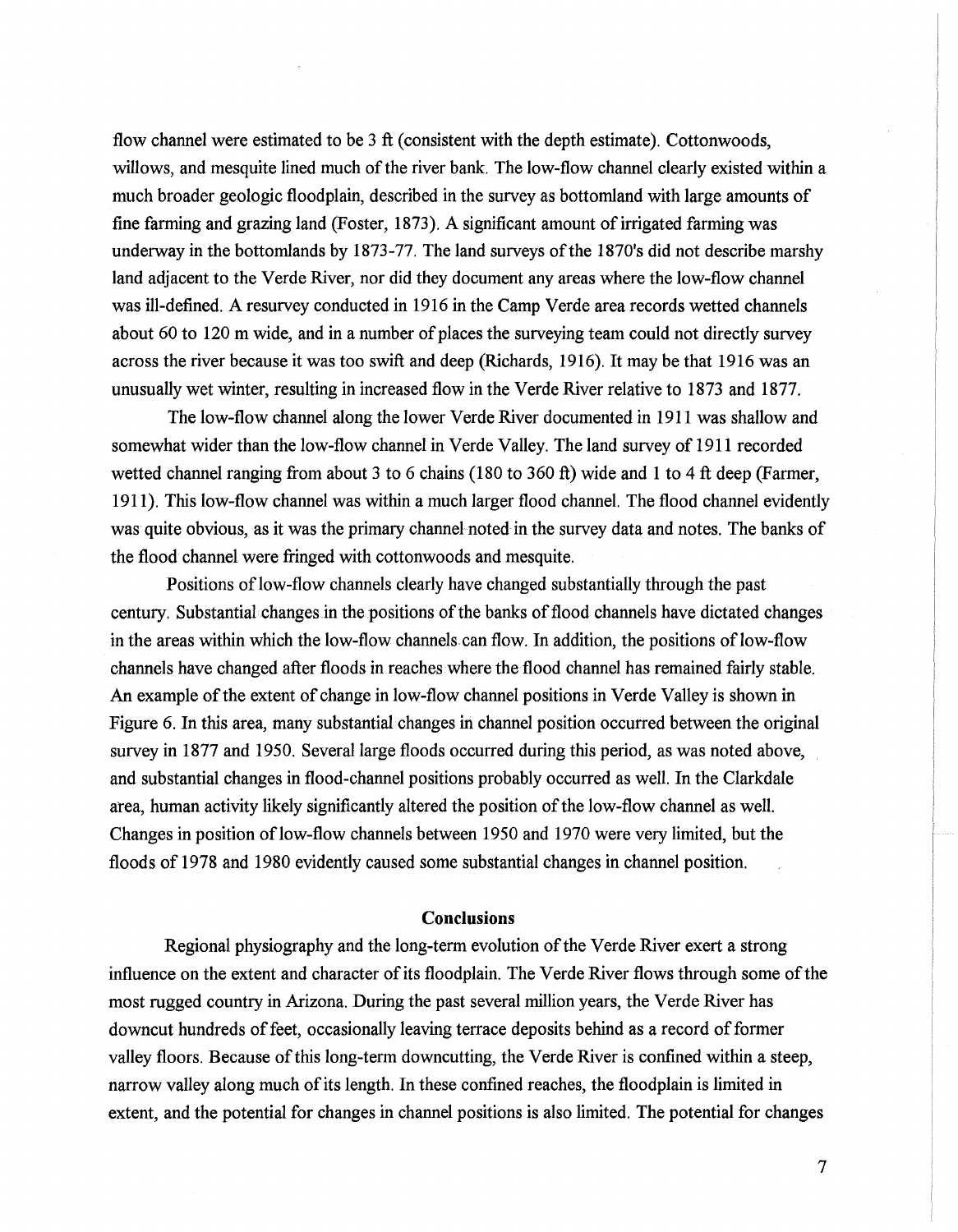in channel form and position is greater in Verde Valley and along the lower Verde River below Bartlett Dam, where the floodplain is relatively broad.

The general form of low-flow channels of the Verde River is quite similar along its length. Low-flow channels typically are 15 to 60 m wide, and they wind through a much larger flood channel. The flood channel has well-defined banks in some places but no obvious banks in other areas. The width of flood channels varies substantially, from about 60 to 1000 m wide. The width of the flood channel depends in large part on the character and width of the geologic flood plain, which is controlled by the erodibility of underlying rock units. Areas inundated during large floods typically include low terraces and vegetated slackwater areas. In confined canyon reaches, the entire canyon bottom (channel and low terraces) is inundated during large floods.

The character and position of Verde River channels during the historical period was investigated in Verde Valley and along the lower Verde River. Several generations of historical aerial photographs indicate that low-flow channels have shifted positions in many reaches, but the larger-scale features of the flood channel are fairly consistent. Modest changes in positions of flood-channel banks and total widths have occurred in many places, but other reaches exhibit little or no change during the past few decades. In most areas, the large floods of 1978 or 1980 occupied the same flood channels that were evident in 1953-54. Historical land surveys in the Camp Verde area and along the lower Verde River reveal that the general form of the flood channels of the Verde River have not changed substantially since the time of statehood. Low-flow channels have shifted position to a greater degree than the larger flood channels. The size and general form of low-flow channels in Verde Valley, however, was about the same in the 1870's as it is today.

## **References**

Bressler, S.L., and Butler, R.B., 1978, Magnetostratigraphy of the late Tertiary Verde Formation, central Arizona: Earth and Planetary Science Letters, v. 38, p. 319-330.

Drummond, Daniel, 1892; General Land Office Survey Notes, Books 2020, 2021, and 2022: microfiche on file with U.S. Bureau of Land Management, Phoenix.

Ely, L, and Baker, Y.R, 1985,

- Farmer, RA., 1911; General Land Office Survey Notes, Book 2398: microfiche on file with U.S. Bureau of Land Management, Phoenix.
- Foster, C.B., 1873, General Land Office Survey Notes, Book 137: microfiche on file with U.S. Bureau of Land Management, Phoenix.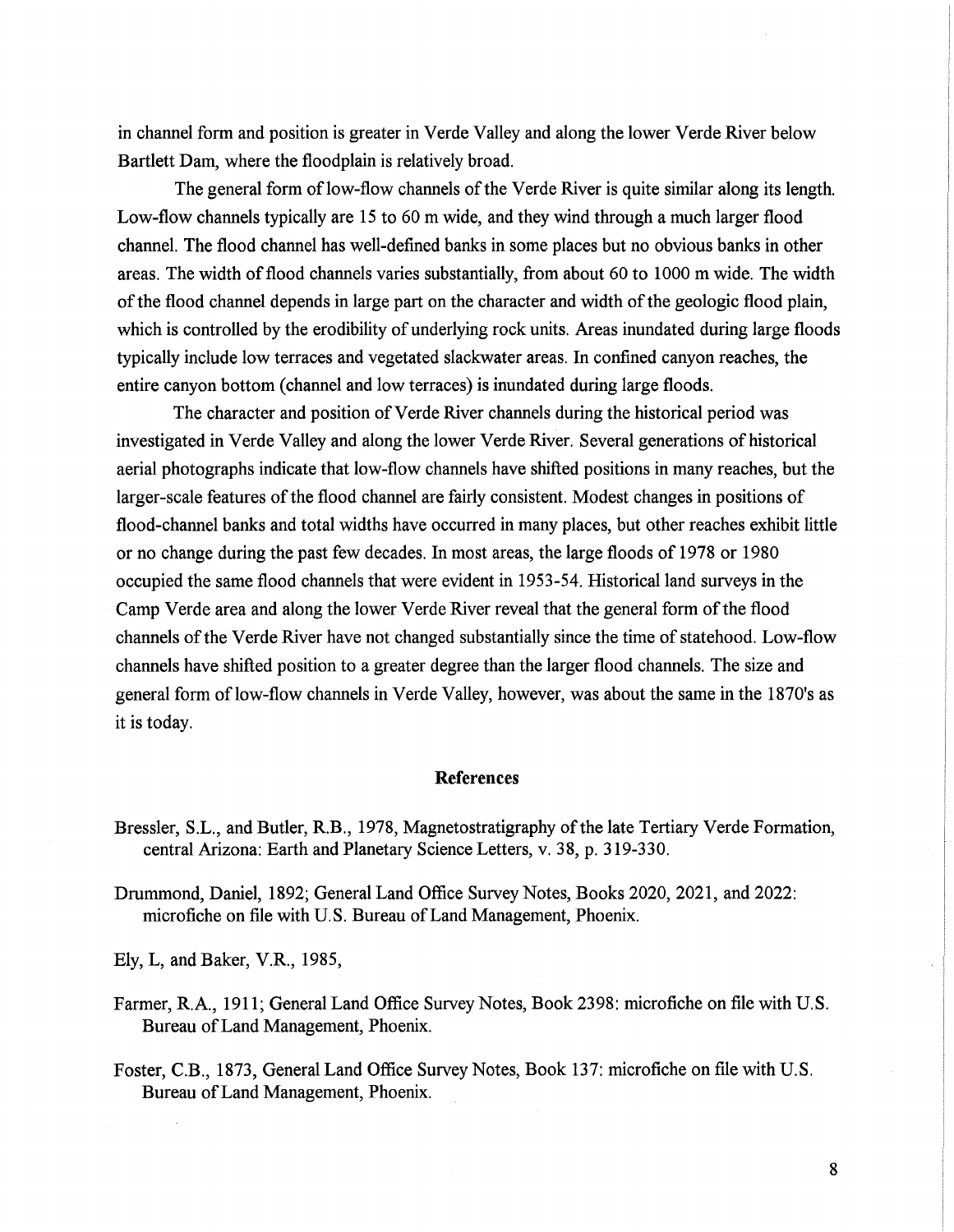- Foster, C.B., 1877, General Land Office Survey Notes, Books 217 and 1665: microfiche on file with U.S. Bureau of Land Management, Phoenix.
- House, P.K., and Pearthree,P.A., 1993, Surficial geologic maps of the northern Verde Valley, Yavapai County, Arizona: Arizona Geological Survey Open-File Report 93-16, 18 p., scale 1:24,000, 4 sheets.
- House, P.K., Pearthree, P.A., and Fuller, J.E., 1995, Hydrologic and paleohydrologic assessment of the 1993 floods on the Verde River, Central Arizona: Arizona Geological Survey Open-File Report 95-20, 38 p.
- Huckleberry, Gary, 1993, Surficial geology of the middle Gila River area, north-central Pinal County, Arizona: Arizona Geological Survey Open-File Report 93-3, 52 p., scale 1:24,000, 5 sheets.
- McKee, E.H., and Anderson, C.A., 1971, Age and chemistry of Tertiary volcanic rocks in northcentral Arizona and relation of the rocks to the Colorado Plateaus: Geological Society of America Bulletin, v. 82, p. 2767-2782.
- Menges, C.M., 1983, The neotectonic framework of Arizona: Implications for the regional character of Basin-Range tectonism: Arizona Bureau of Geology and Mineral Technology (currently the Arizona Geological Survey) Open-File Report 83-19, 109 p.
- Menges, C.M., and Pearthree, P.A., 1989, Late Cenozoic tectonism and landscape evolution in Arizona, in Jenney, l, and Reynolds, S.l, eds., Geologic Evolution of Arizona: Arizona Geological Society Digest 17, p. 649-680.
- Nations, J.D., Hevly, R.H., Landye, J.J., and Blinn, D.W., 1981, Paleontology, paleoecology, and depositional history of the Miocene-Pliocene Verde Formation, Yavapai County, Arizona: Arizona Geological Society Digest 13, p. 133-150.
- Pearthree, P.A., 1993, Geologic and geomorphic setting of the Verde River from Sullivan Lake to Horseshoe Reservoir: Arizona Geological Survey Open-File Report 93-4, 25 p., map scale 1:24,000, 5 sheets.
- Pewe, T.L., 1978, Terraces of the lower Salt River Valley in relation to the late Cenozoic history of the Phoenix Basin, Arizona, in Burt, D.M., and Pewe, T.L., eds., Guidebook to the Geology of Central Arizona: Arizona Bureau of Geology and Mineral Technology (currently the Arizona Geological Survey) Special Paper 2, p. 1-46.
- Pope, C.W., 1974, Geology of the lower Verde River Valley, Maricopa County, Arizona: Arizona State University unpublished M.S. thesis, 104 p.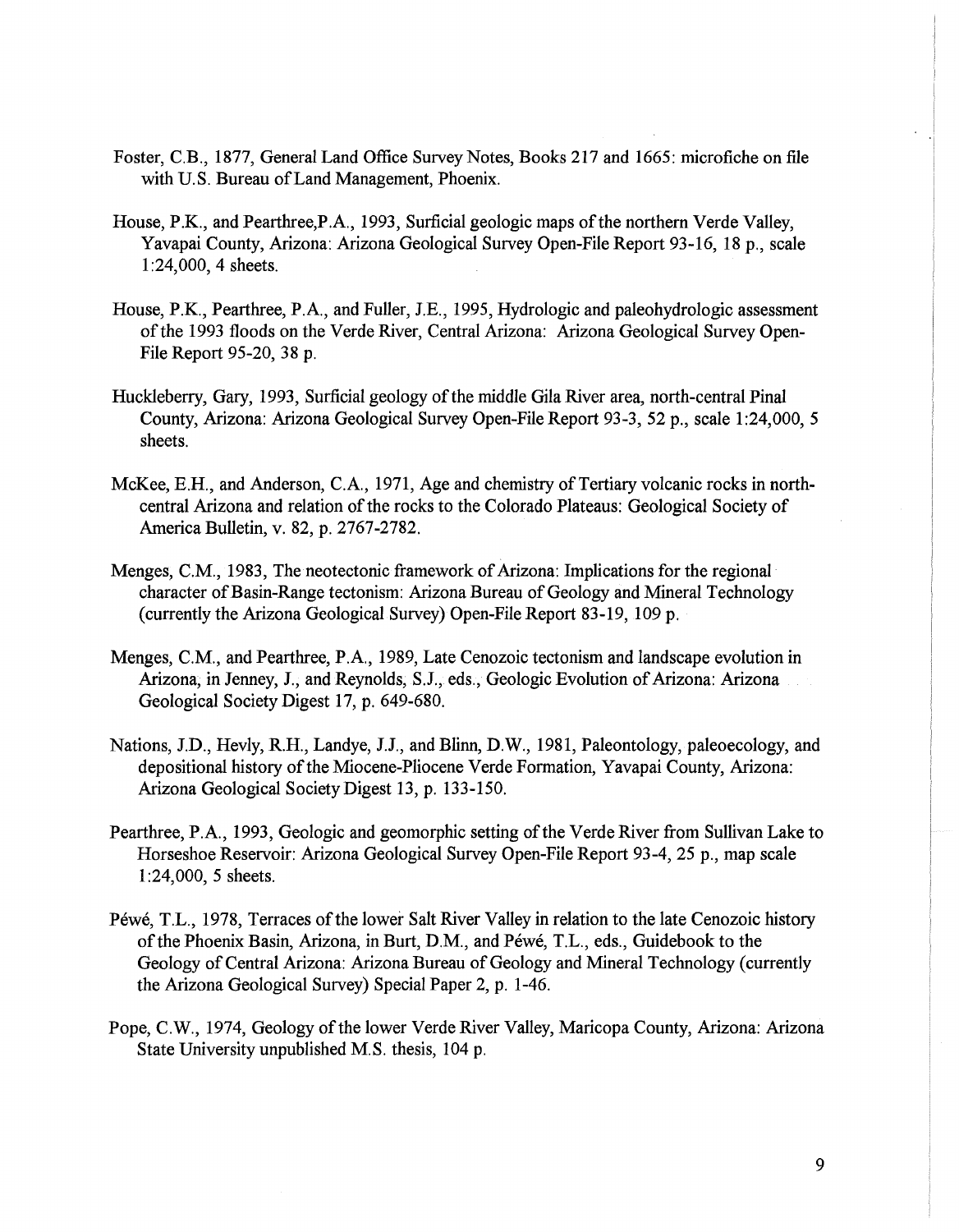- Pope, C.W., and Péwé, T.L., 1973, Geology of the lower Verde River Valley, Maricopa County, Arizona (abstract): Arizona Academy of Science Proceedings Supplement, v. 8, p. 42.
- Richards, W.H., 1916, General Land Office Survey Notes, Book 7: microfiche on file with U.S. Bureau of Land Management, Phoenix.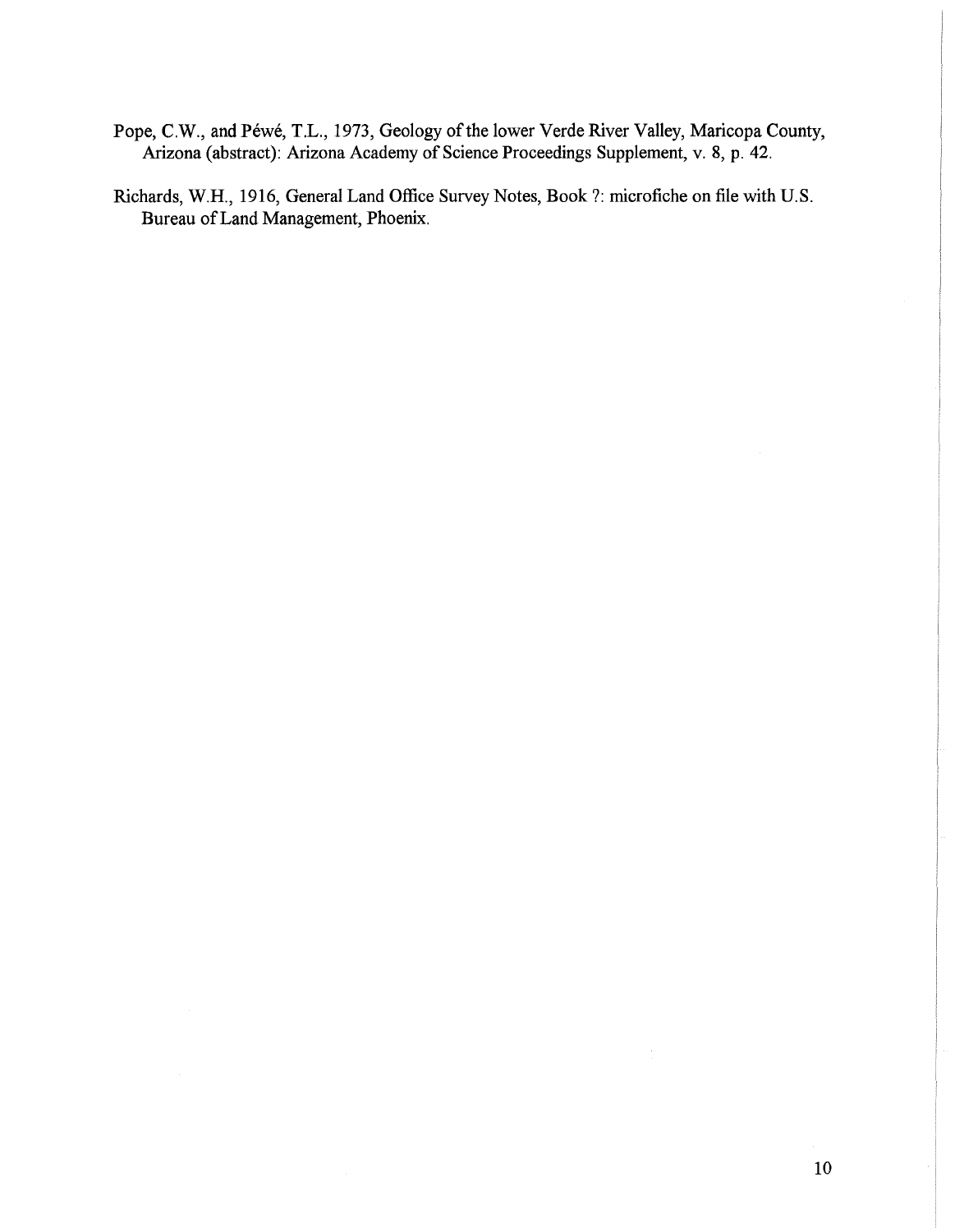N



Figure 1. Location map for the Verde River and other major rivers of Arizona. The Verde River, shown by a bold line in this figure, heads in and flows through the rugged mountain region of central Arizona. The Verde River is deeply entrenched into the landscape and the channel and floodplain of the river are limited in extent and confined by canyon walls along much of its course.  $\mathbf{z}_i$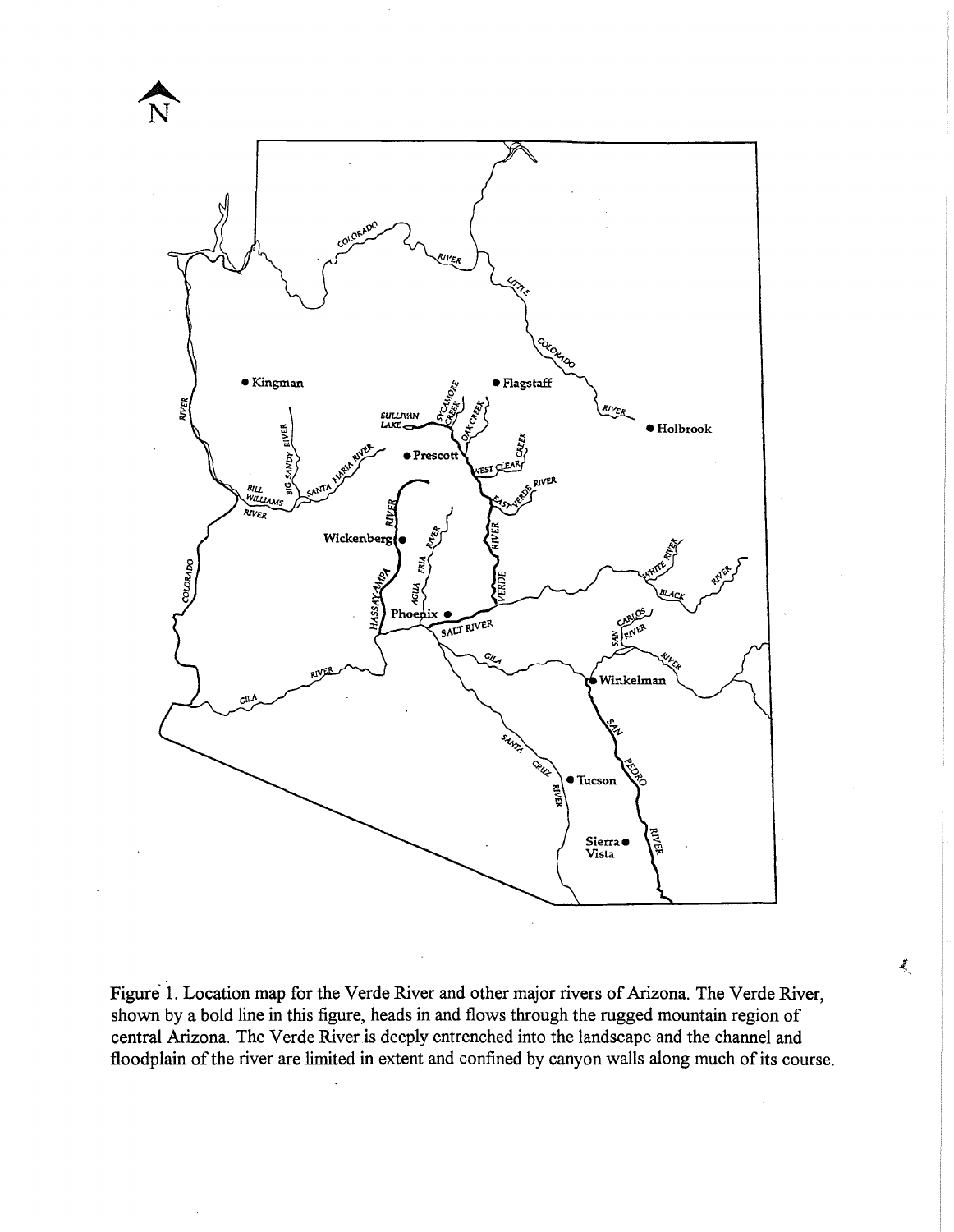

Figure 2. Topographic cross sections of the Verde River valley illustrating differences in the topographic confinement of the river. The Verde River has been confined to areas shown as Qc (active channels) and Qty (young terraces) during the past 10,000 years or so. Older river deposits dating to the middle (Qtm) and early (Qto) Pleistocene record former positions of the valley floor left behind as the river continued to downcut. The potential for changes in channel position is much greater in reaches where the floodplain is broad, such as the middle Verde Valley area. The position of the channel cannot change substantially and the entire valley bottom may be inundated during large floods in reaches where the river is topographically confined, such as the Childs area.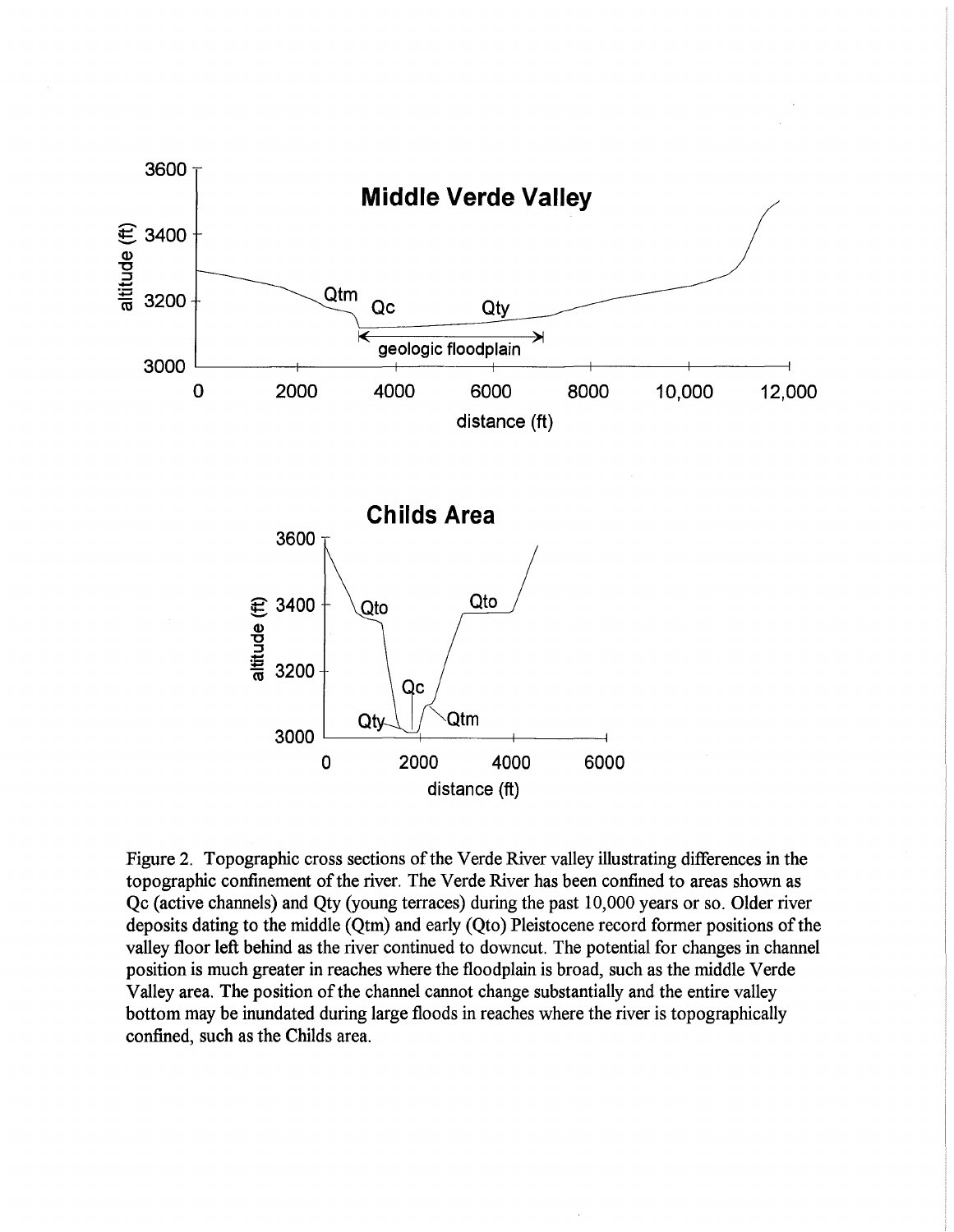

Figure 3a. Changes in the position and width of the flood channel of the Verde River in the Camp Verde area between 1892 and 1946. Channel positions in 1892 were surveyed by Drummond (BLM archives). Channel positions in 1946 were interpreted from aerial photographs.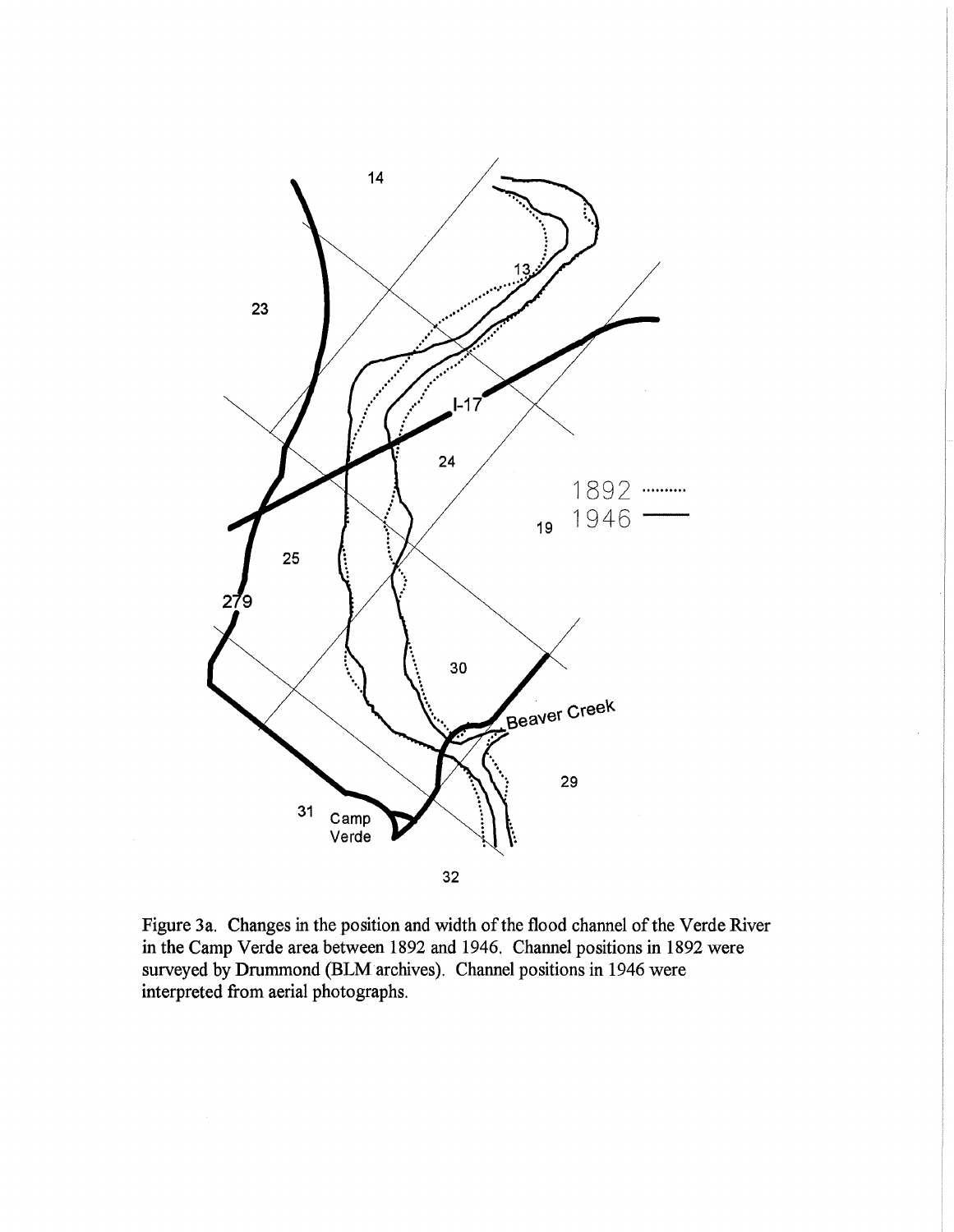

Figure 3b. Changes in the position and width of the flood channel of the Verde River in the Camp Verde area between 1946 and 1954. Channel positions were interpreted from aerial photographs.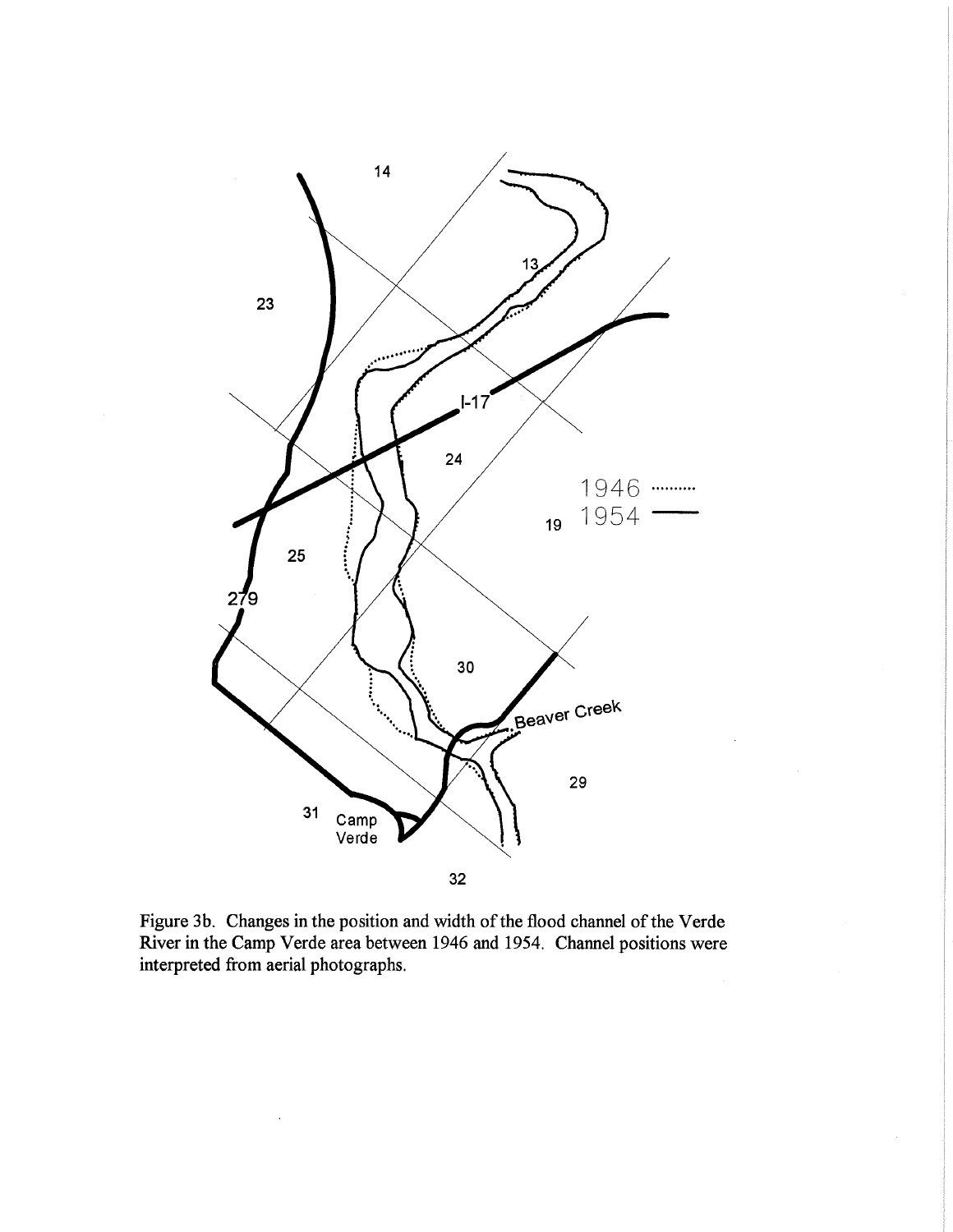

Figure 3c. Changes in the position and width of the flood channel of the Verde River in the Camp Verde area between 1954 and 1980. Channel positions were interpreted from aerial photographs.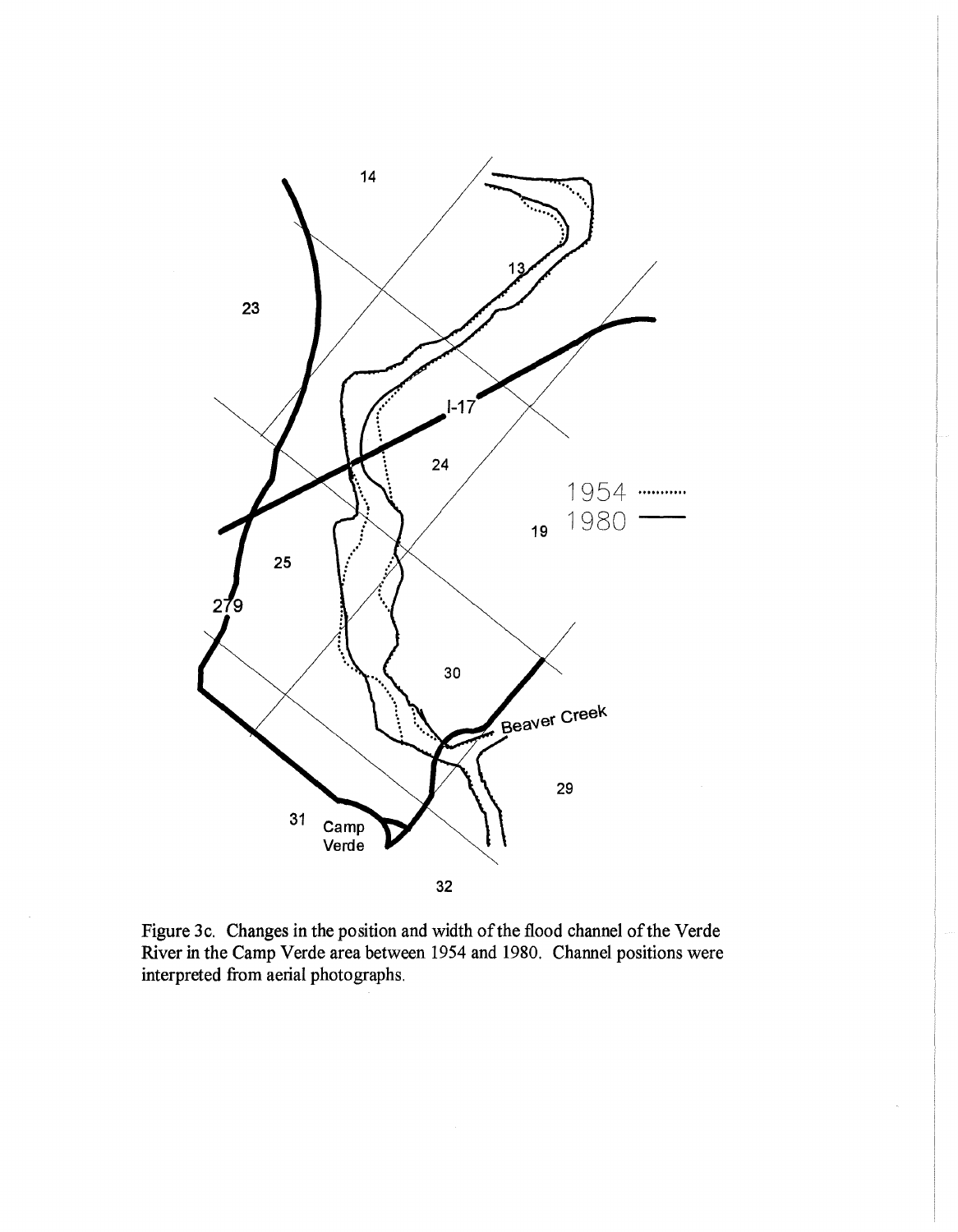

Figure 3d. Net changes in the position and width of the flood channel of the Verde River in the Camp Verde area between 1892 and 1980.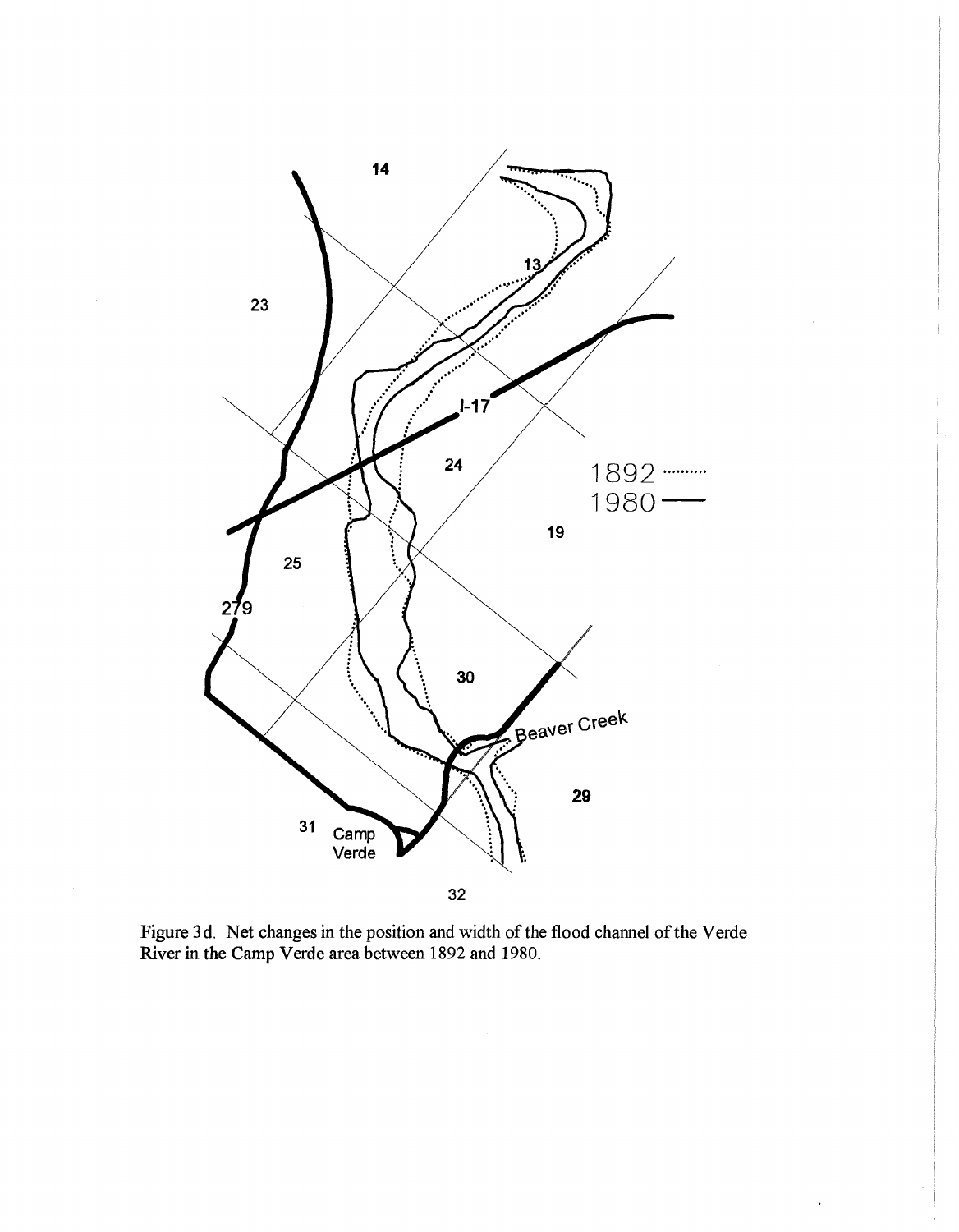





 $\bar{\mathcal{L}}$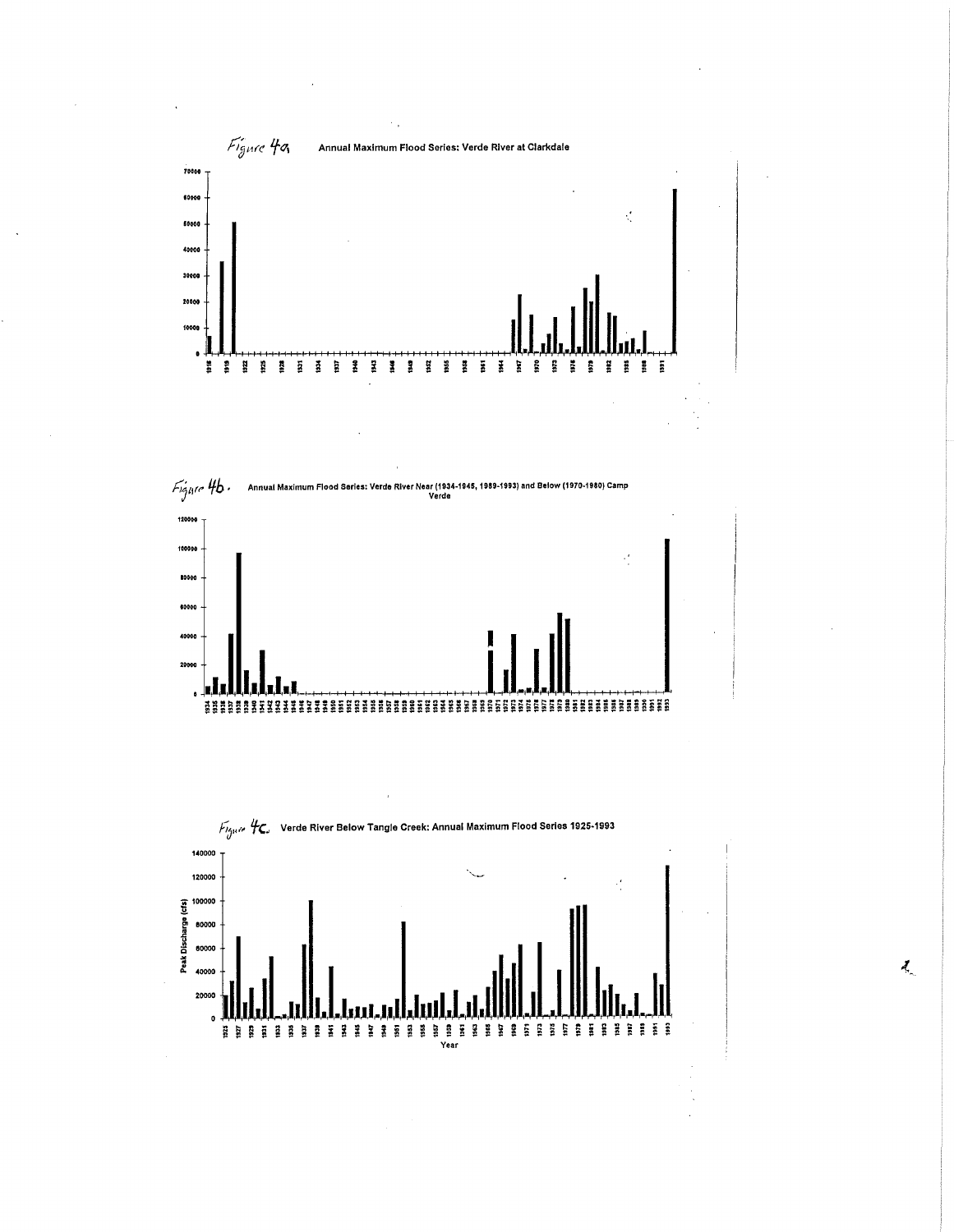

Figure 5b. Changes in the position and width of the flood channel of the lower Verde River near Sycamore Creek between 1953 and 1972.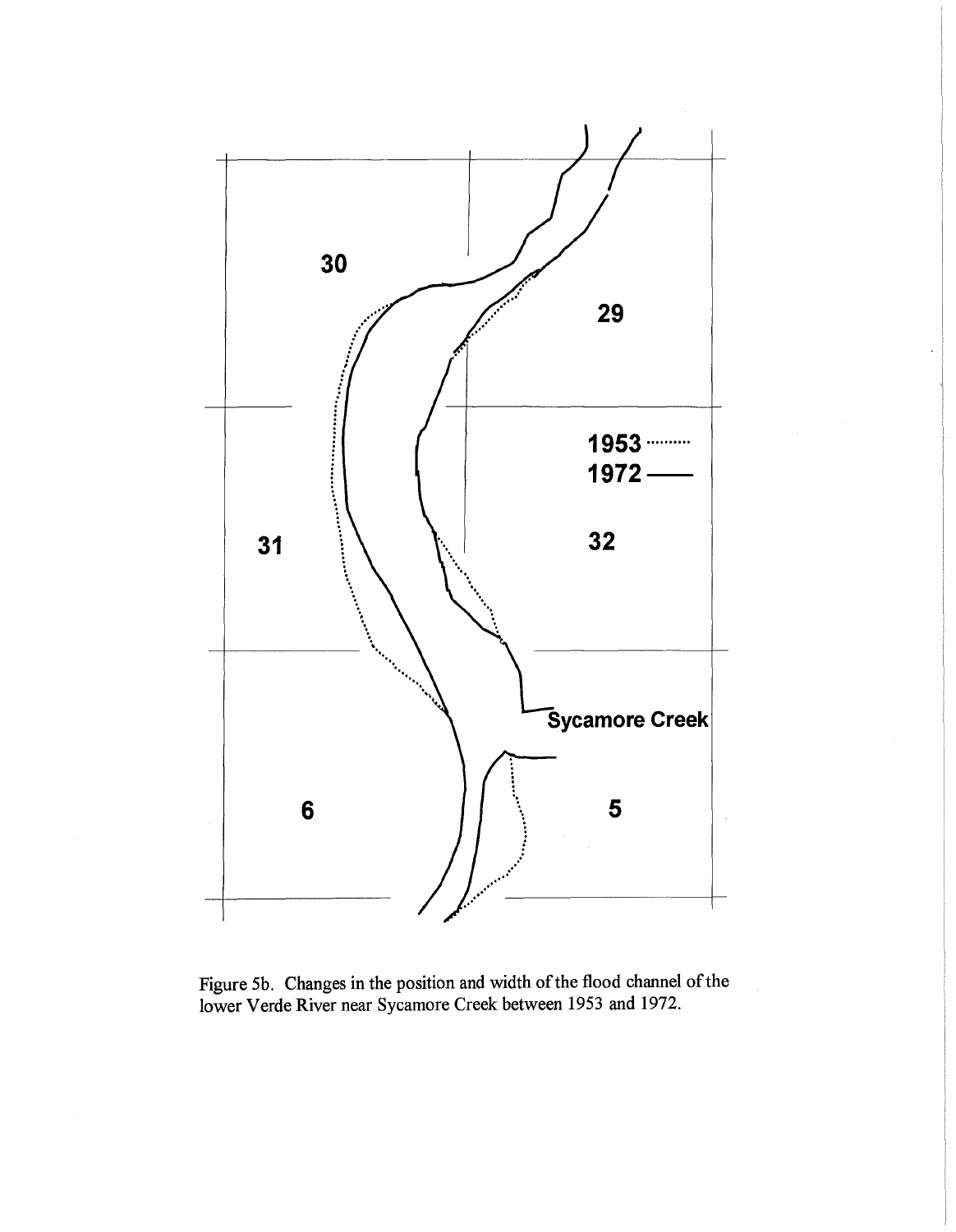

.'

Figure 5c. Changes in the position and width of the flood channel of the lower Verde River near Sycamore Creek between 1972 and 1980.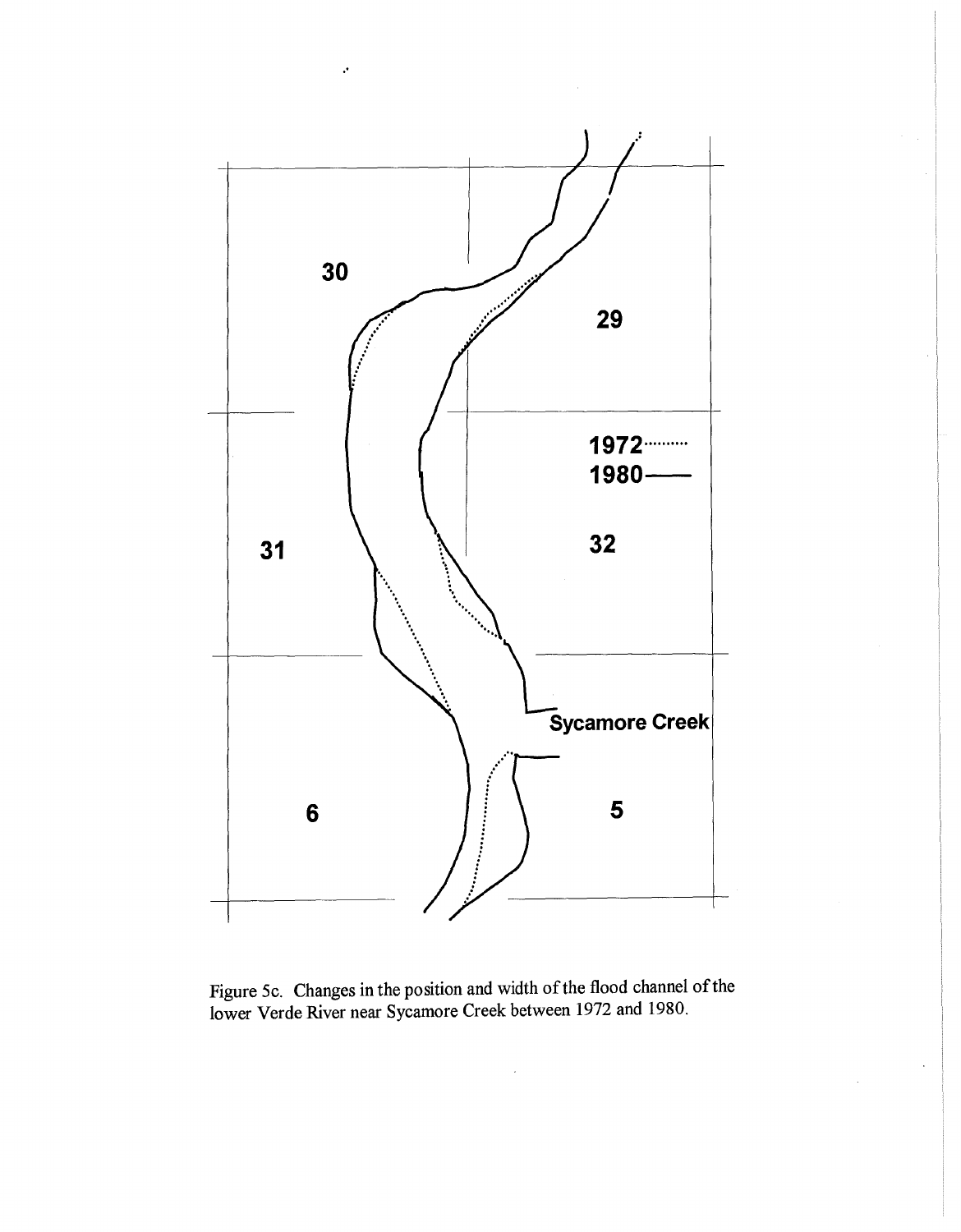

Figure 5d. Net changes in the position and width of the flood channel of the lower Verde River near Sycamore Creek between 1911 and 1980.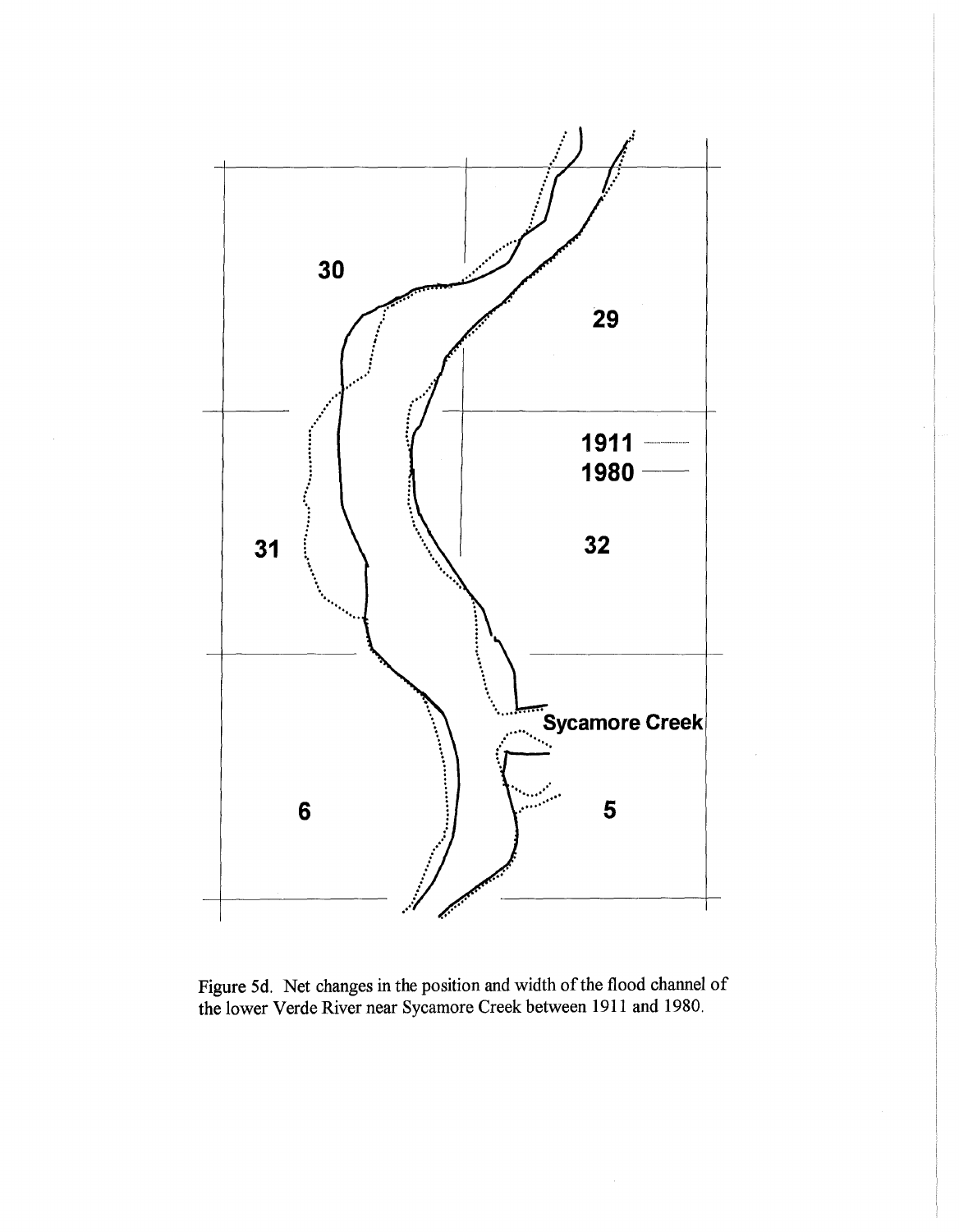

Figure 6. Historical changes in low-flow channel positions in the Clarkdale-Tuzigoot area.

 $\ddot{\phantom{a}}$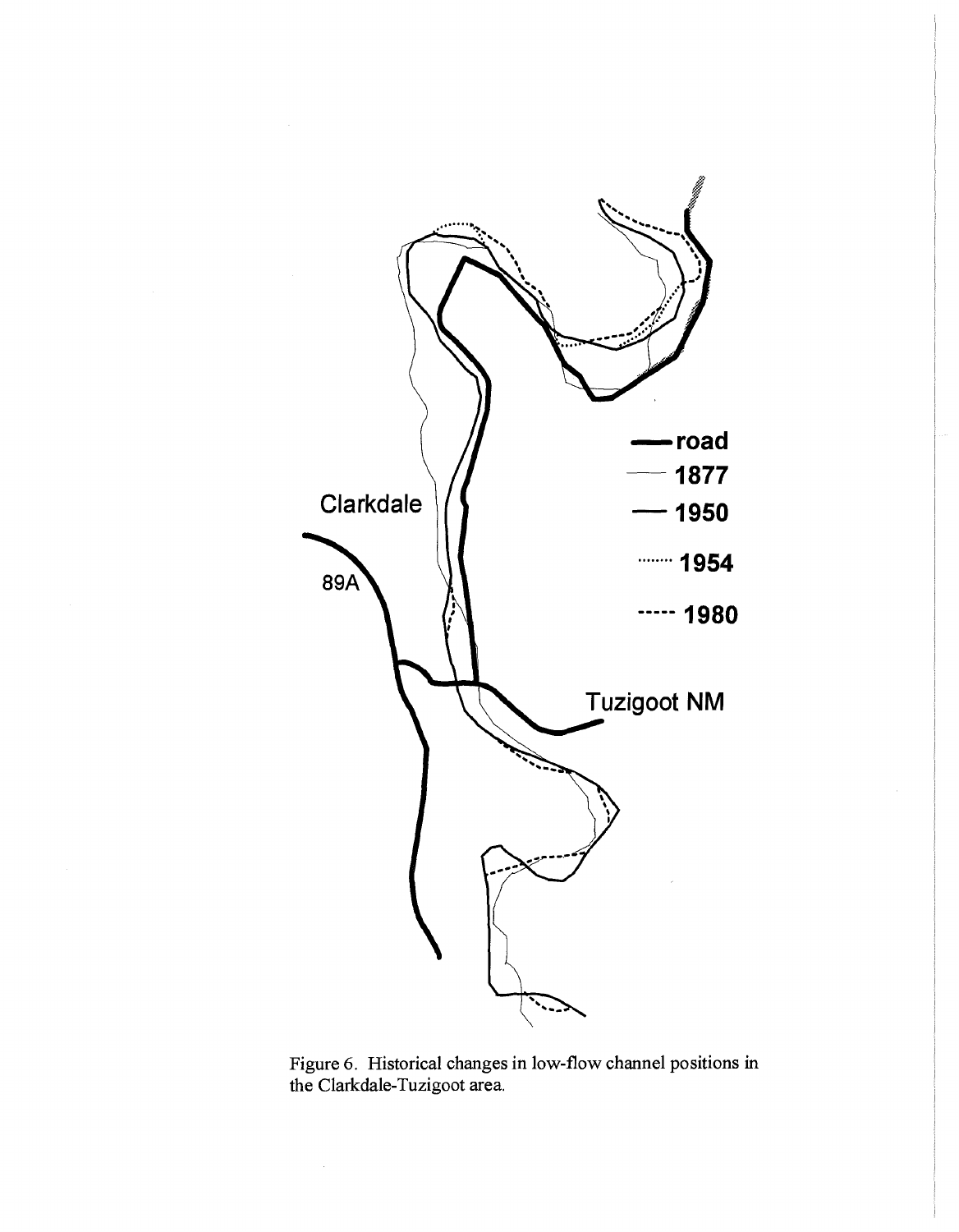$\mathcal{A}^{\text{max}}$  $\mathcal{L}(\mathcal{L})$  .  $\mathcal{L}^{\mathcal{L}}(\mathcal{L}^{\mathcal{L}})$  and  $\mathcal{L}^{\mathcal{L}}(\mathcal{L}^{\mathcal{L}})$  . In the case of  $\mathcal{L}^{\mathcal{L}}$  $\label{eq:2.1} \frac{1}{\sqrt{2}}\left(\frac{1}{\sqrt{2}}\right)^{2} \left(\frac{1}{\sqrt{2}}\right)^{2} \left(\frac{1}{\sqrt{2}}\right)^{2} \left(\frac{1}{\sqrt{2}}\right)^{2} \left(\frac{1}{\sqrt{2}}\right)^{2} \left(\frac{1}{\sqrt{2}}\right)^{2} \left(\frac{1}{\sqrt{2}}\right)^{2} \left(\frac{1}{\sqrt{2}}\right)^{2} \left(\frac{1}{\sqrt{2}}\right)^{2} \left(\frac{1}{\sqrt{2}}\right)^{2} \left(\frac{1}{\sqrt{2}}\right)^{2} \left(\$  $\mathcal{L}(\mathcal{A})$  .  $\label{eq:2.1} \frac{1}{\sqrt{2}}\sum_{i=1}^n\frac{1}{\sqrt{2}}\sum_{i=1}^n\frac{1}{\sqrt{2}}\sum_{i=1}^n\frac{1}{\sqrt{2}}\sum_{i=1}^n\frac{1}{\sqrt{2}}\sum_{i=1}^n\frac{1}{\sqrt{2}}\sum_{i=1}^n\frac{1}{\sqrt{2}}\sum_{i=1}^n\frac{1}{\sqrt{2}}\sum_{i=1}^n\frac{1}{\sqrt{2}}\sum_{i=1}^n\frac{1}{\sqrt{2}}\sum_{i=1}^n\frac{1}{\sqrt{2}}\sum_{i=1}^n\frac$  $\sim 30$ 

 $\sim 6\%$ 

 $\sim$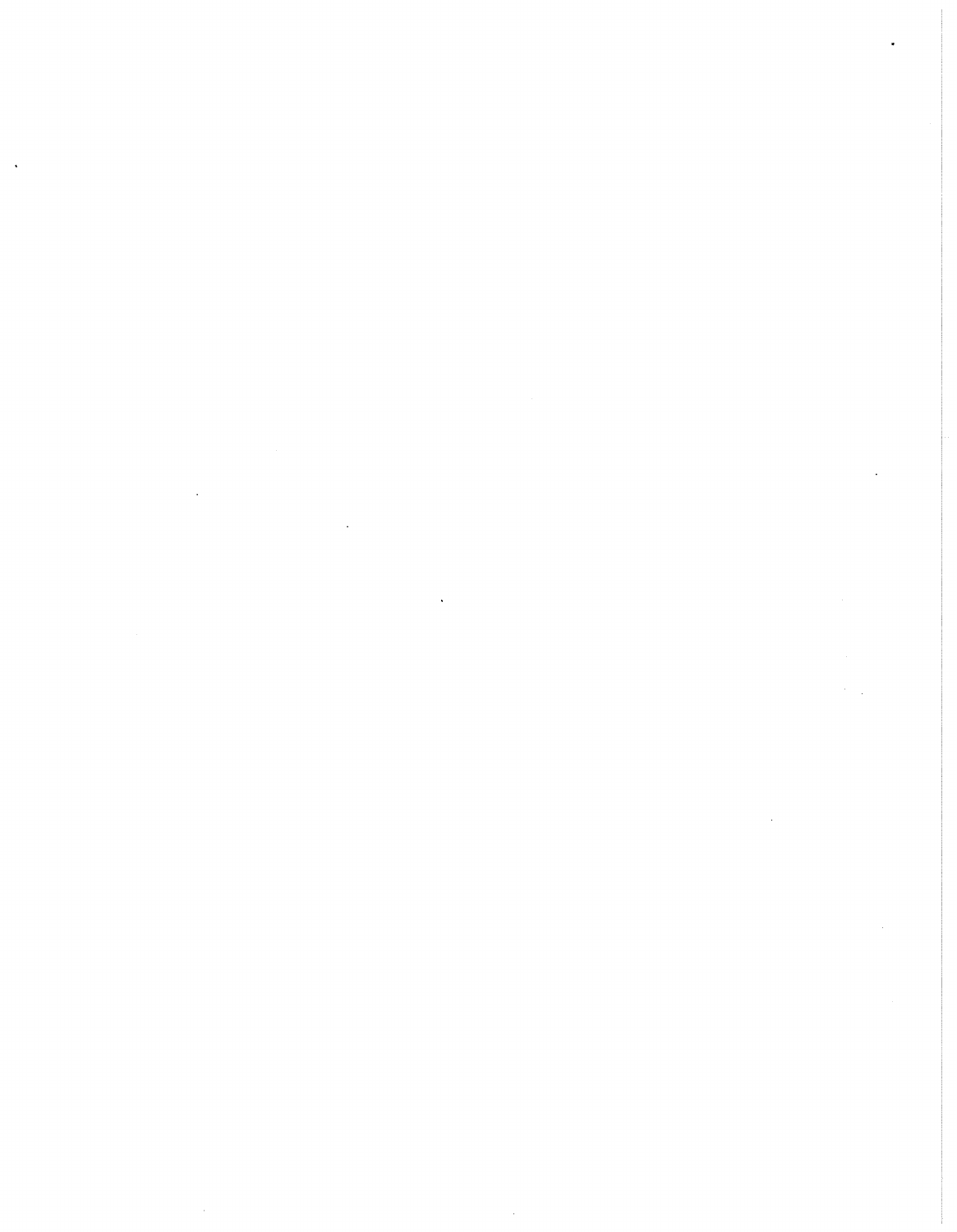| <b>LOCATION</b> |                        | <b>CHANNEL WIDTH (ft)</b> |               |      |      | <b>NET CHANGE (ft)</b> |              |                  |                  |
|-----------------|------------------------|---------------------------|---------------|------|------|------------------------|--------------|------------------|------------------|
| Township        | <b>Section</b><br>Line | 1892                      | 1946,<br>1950 | 1954 | 1980 | 1892 to 1950           | 1950 to 1954 | 1954 to 1980     | total change     |
| T13NR5E         | 6/7                    | 1040                      | 1040          | 800  | 1040 | $\pmb{0}$              | $-240$       | 240              | $\pmb{0}$        |
|                 | 5/6                    | 1520                      | n.d.          | 960  | 960  |                        | $-560*$      | $-560$           |                  |
| T14NR5E         | 32/5                   | 1280                      | n.d.          | 720  | 720  |                        | $-560*$      | $\bf{0}$         | $-560$           |
|                 | 29/32                  | 1200                      | 720           | 720  | 880  | $-480$                 | $\bf{0}$     | 160              | $-320$           |
|                 | 30/29                  | 720                       | 400           | 320  | 320  | $-320$                 | $-80$        | $\bf{0}$         | $-400$           |
| <b>T14NR4E</b>  | 25/30                  | 2240                      | 1920          | 1600 | 2240 | $-320$                 | $-320$       | 640              | $\bf{0}$         |
|                 | 24/25                  | 1440                      | 2160          | 1200 | 1520 | 720                    | $-960$       | 320              | 80               |
|                 | 13/24                  | 1280                      | 480           | 480  | 480  | $-800$                 | $\bf{0}$     | $\pmb{0}$        | $-800$           |
|                 | 14/13                  | 240                       | 240           | 240  | 240  | $\pmb{0}$              | $\bf{0}$     | $\bf{0}$         | $\boldsymbol{0}$ |
|                 | 11/14                  | n.d.                      | 640           | 480  | 640  |                        | $-160$       | 160              | $\bf{0}$         |
|                 | 2/11                   |                           | 640           | 640  | 800  |                        | $\bf{0}$     | 160              | 160              |
|                 | 3/2                    |                           | 640           | 640  | 640  |                        | $\bf{0}$     | $\bf{0}$         | $\bf{0}$         |
|                 | 4/3                    |                           | 1280          | 1280 | 1280 |                        | $\bf{0}$     | 0                | $\mathbf{0}$     |
| <b>T15NR4E</b>  | 33/4                   |                           | 1040          | 960  | 960  |                        | $-80$        | 0                | $-80$            |
|                 | 29/28/32/33            |                           | 640           | 640  | 640  |                        | $\pmb{0}$    | $\bf{0}$         | $\pmb{0}$        |
|                 | 20/21/29/28            |                           | $\bf{0}$      | 720  | 720  |                        |              | $\bf{0}$         | $\pmb{0}$        |
|                 | 19/20                  |                           | 480           | 480  | 800  |                        | 0            | 320              | 320              |
|                 | 18/19                  |                           | 320           | 320  | 320  |                        | $\bf{0}$     | $\pmb{0}$        | $\bf{0}$         |
|                 | 7/18                   |                           | 560           | 560  | 560  |                        | $\bf{0}$     | $\pmb{0}$        | $\pmb{0}$        |
| T15NR3E         | 12/7                   |                           | 880           | 880  | 1040 |                        | $\bf{0}$     | 160              | 160              |
|                 | 1/12                   |                           | 240           | 240  | 240  |                        | $\bf{0}$     | $\pmb{0}$        | $\pmb{0}$        |
|                 | 2/1                    |                           | 640           | 640  | 640  |                        | $\Omega$     | $\bf{0}$         | 0                |
| <b>T16NR3E</b>  | 35/2                   |                           | 400           | 240  | 400  |                        | $-160$       | 160              | $\pmb{0}$        |
|                 | 26/35                  |                           | 720           | 640  | 800  |                        | $-80$        | 160              | 80               |
|                 | 27/26                  |                           | 560           | 400  | 400  |                        | $-160$       | $\pmb{0}$        | $-160$           |
|                 | 28/27                  |                           | 1200          | 1200 | 1200 |                        | $\bf{0}$     | $\boldsymbol{0}$ | $\bf{0}$         |
|                 | 27/28                  |                           | 400           | 400  | 400  |                        | 0            | $\bf{0}$         | $\bf{0}$         |
|                 | 22/27                  |                           | 320           | 320  | 480  |                        | 0            | 160              | 160              |
|                 | 21/22                  |                           | 240           | 240  | 320  |                        | 0            | $80\,$           | ${\bf 80}$       |
|                 | 20/21                  |                           | 240           | 240  | 240  |                        | 0            | $\bf{0}$         | 0                |
|                 | 17/20                  |                           | 480           | 480  | 480  |                        | $\bf{0}$     | $\bf{0}$         | $\bf{0}$         |

Table 1. Changes in widths of flood channels of the Verde River since 1892 in the Verde Valley. Channel widths were measured along section lines, and generally are not perpendicular to the trend of the river and are greater than true channel widths. Channel widths were surveyed by Drummond (1892), shortly after the large flood of 1891. Subsequent channel widths were interpreted from historical aerial photographs.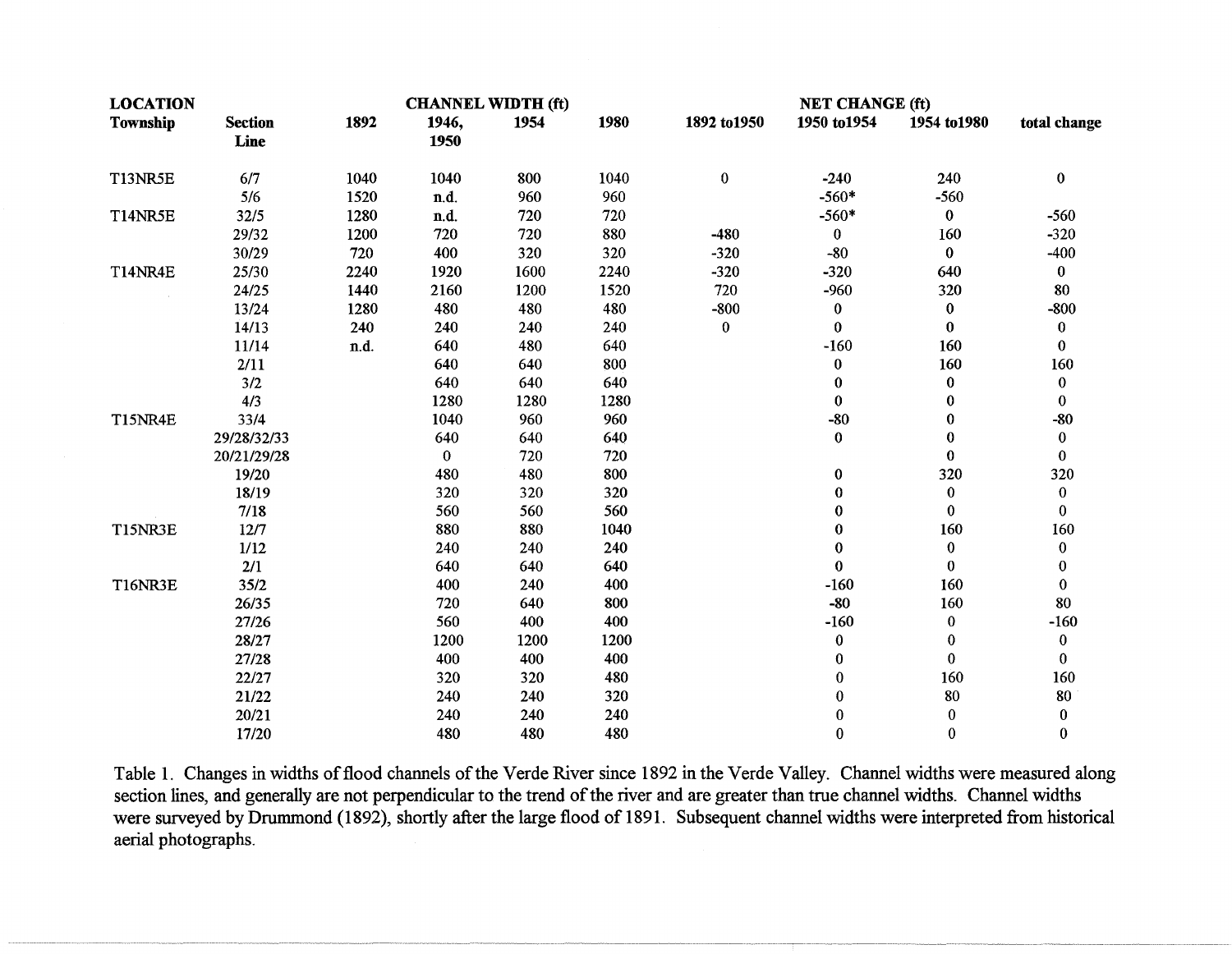| <b>Location</b>             | <b>Channel Width (ft)</b> |      |      |      | Change in Width (ft) |                  |                 |                  |
|-----------------------------|---------------------------|------|------|------|----------------------|------------------|-----------------|------------------|
| <b>Verde Valley</b>         | 1892                      | 1954 | 1972 | 1980 | 1892 to<br>1954      | 1954<br>1972     | 1972<br>1980    | net<br>change    |
| T13NR5E                     |                           |      |      |      |                      |                  |                 |                  |
| <b>SEC 26</b>               | n.d.                      | 240  | 240  | 800  | n.d.                 | 0                | 560             | 560              |
| <b>SEC 22</b>               | n.d.                      | 360  | 360  | 800  | n.d.                 | $\boldsymbol{0}$ | 440             | 440              |
| SEC <sub>6</sub>            | 1360                      | 640  | 640  | 1040 | $-720$               | $\mathbf 0$      | 400             | $-320$           |
| T14NR5E                     |                           |      |      |      |                      |                  |                 |                  |
| <b>SEC 30</b>               | 1680                      | 320  | 1200 | 880  | $-1360$              | 880              | $-320$          | $-800$           |
| T14NR4E                     |                           |      |      |      |                      |                  |                 |                  |
| <b>SEC 25</b>               | 1680                      | 1040 | 1760 | 1760 | $-640$               | 720              | $\bf{0}$        | 80               |
| <b>SEC 24</b>               | 1040                      | 1280 | 960  | 1120 | 240                  | $-320$           | 160             | 80               |
| SEC <sub>2</sub>            | n.d.                      | 880  | 320  | 880  | n.d.                 | $-560$           | 560             | $\boldsymbol{0}$ |
| T15NR4E                     |                           |      |      |      |                      |                  |                 |                  |
| <b>SEC 19</b>               | n.d.                      | 320  | 320  | 800  | n.d.                 | $\boldsymbol{0}$ | 480             | 480              |
| T16NR3E                     |                           |      |      |      |                      |                  |                 |                  |
| <b>SEC 35</b>               | n.d.                      | 480  | 680  | 960  | n.d.                 | 200              | 280             | 480              |
| <b>SEC 28</b>               | n.d.                      | 640  | 800  | 960  | n.d.                 | 160              | 160             | 320              |
| <b>SEC 21</b>               | n.d.                      | 640  | 420  | 480  | n.d.                 | $-220$           | 60              | $-160$           |
| SEC <sub>8</sub>            | n.d.                      | 1200 | 320  | 800  | n.d.                 | $-880$           | 480             | $-400$           |
| <b>SEC 8/7</b>              | n.d.                      | 880  | 240  | 450  | n.d.                 | $-640$           | 210             | $-430$           |
| Lower<br><b>Verde River</b> | 1911                      | 1953 | 1972 | 1980 | 1911 to<br>1953      | 1953 to<br>1972  | 1972 to<br>1980 | net<br>change    |
| T3NR7E                      |                           |      |      |      |                      |                  |                 |                  |
| <b>SEC 19</b>               | 1840                      | 1200 | 1200 | 1840 | $-640$               | $\boldsymbol{0}$ | 640             | 0                |
| <b>SEC 18</b>               | 2640                      | 2400 | 1040 | 2400 | $-240$               | $-1360$          | 1360            | $-240$           |
| <b>SEC 5/6</b>              | 1600                      | 1280 | 400  | 1280 | $-320$               | $-880$           | 880             | $-320$           |
| T4NR7E                      |                           |      |      |      |                      |                  |                 |                  |
| <b>SEC 31</b>               | 2640                      | 2240 | 1040 | 1600 | $-400$               | $-1200$          | 560             | $-1040$          |
| <b>SEC 18/17</b>            | 2560                      | 2400 | 900  | 2400 | $-160$               | $-1500$          | 1500            | $-160$           |
| SEC <sub>5</sub>            |                           | 1000 | 400  | 1000 |                      | $-600$           | 600             | $\bf{0}$         |
| T5N R7E                     |                           |      |      |      |                      |                  |                 |                  |
| <b>SEC 30/29</b>            |                           | 3200 | 560  | 3200 |                      | $-2640$          | 2640            | $\bf{0}$         |
| $\sim$ SEC 8                |                           | 320  | 400  | 640  |                      | 80               | 240             | 320              |

Table 2. Extreme changes in flood channel width on the Verde River. "Net change" refers to the difference in channel width between the earliest record and 1980 for any particular site. Channels were generally widest around 1900 (shortly after the large flood of 1891), and narrowed through 1972 at most localities. Channel widths increased again during the floods of 1978 and/or 1980.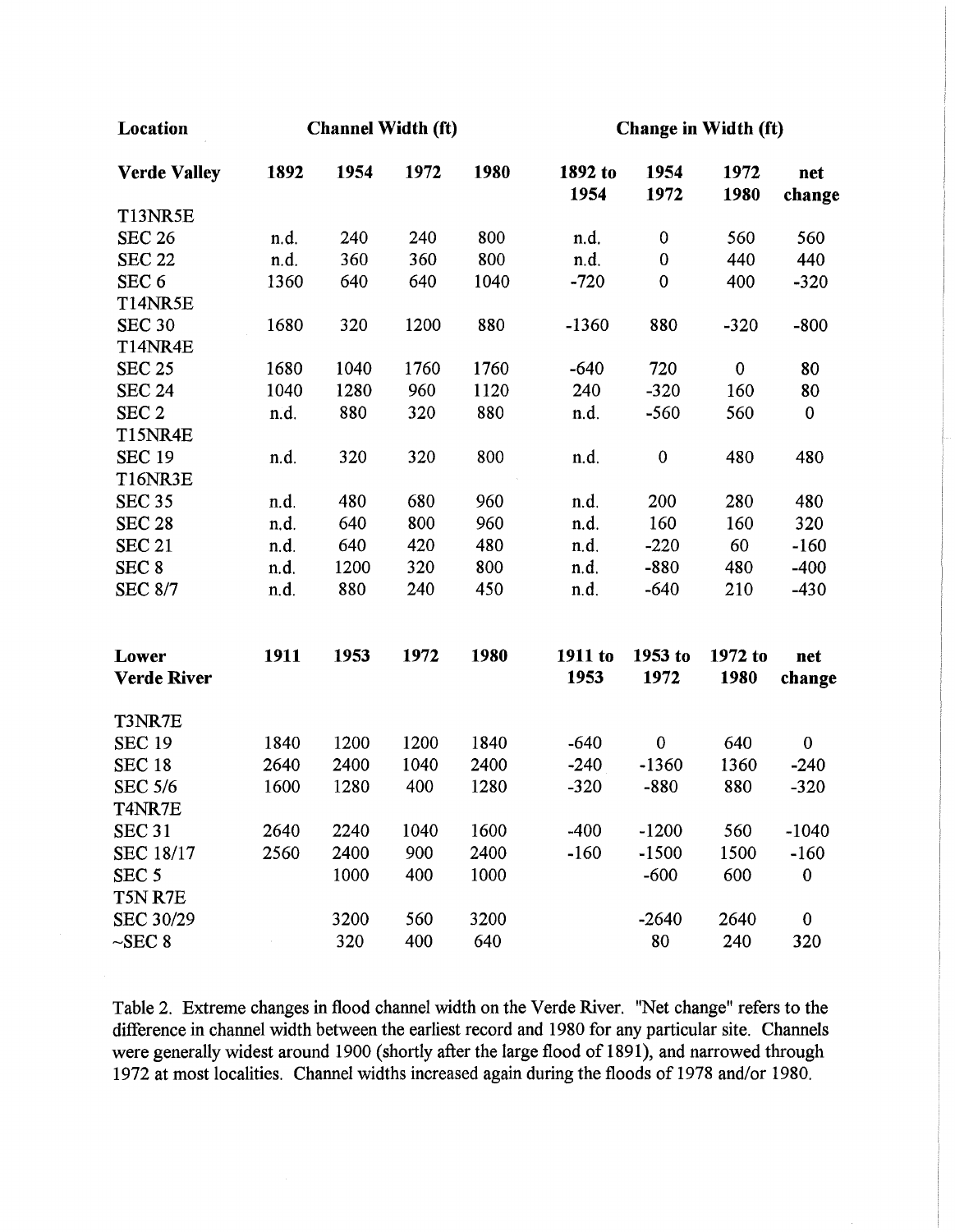| <b>LOCATION</b> |                        | <b>CHANNEL WIDTH (ft)</b> |      |      |      | <b>NET CHANGE (ft)</b> |                 |                 |               |
|-----------------|------------------------|---------------------------|------|------|------|------------------------|-----------------|-----------------|---------------|
| Township        | <b>Section</b><br>Line | 1911                      | 1953 | 1972 | 1980 | 1911 to<br>1953        | 1953 to<br>1972 | 1972 to<br>1980 | net<br>change |
| T3NR7E          | 32/5                   | n.d.                      | 800  | 800  | 1040 |                        |                 | 240             | 240           |
|                 | 31/32                  | n.d.                      | 1200 | 1200 | 1680 |                        |                 | 480             | 480           |
|                 | 30/29/31/32            | 1280                      | 1840 | 1840 | 1840 | 560                    | $\bf{0}$        | $\bf{0}$        | 560           |
|                 | 20/19/30/29            | 1680                      | 1520 | 1520 | 1520 | $-160$                 | $\mathbf{0}$    | $\bf{0}$        | $-160$        |
|                 | 18/19                  | 1920                      | 1920 | 1920 | 2160 | 0                      | 0               | 240             | 240           |
|                 | 7 to 18                | 2400                      | 2400 | 960  | 2400 | $\bf{0}$               | -1440           | 1440            | $\bf{0}$      |
|                 | 6/5/7/8                | 1280                      | 1040 | 720  | 1120 | $-240$                 | $-320$          | 400             | $-160$        |
| T4NR7E          | 31/32/6/5              | 2320                      | 2880 | 2000 | 2880 | 560                    | $-880$          | 880             | 560           |
|                 | 30/31                  | 1920                      | 1920 | 1920 | 1920 | $\bf{0}$               | $\bf{0}$        | 0               | $\bf{0}$      |
|                 | 29/30                  | 1360                      | 1120 | 1120 | 1120 | $-240$                 |                 | 0               | $-240$        |
|                 | 20/29                  | 1520                      | 960  | 960  | 960  | -560                   | 0               | 0               | $-560$        |
|                 | 17/20                  | 1920                      | 2160 | 1520 | 2160 | 240                    | -640            | 640             | 240           |
|                 | 7/8/18/17              | 2480                      | 2480 | 1200 | 2480 | 0                      | $-1280$         | 1280            | 0             |
|                 | $5$ to $8$             | 1040                      | 1040 | 880  | 1040 | $\bf{0}$               | $-160$          | 160             | $\bf{0}$      |
| T5NR7E          | 32/5                   | n.d.                      | 800  | 800  | 800  |                        | 0               | $\bf{0}$        | 0             |
|                 | 29/32                  | n.d.                      | 1280 | 1280 | 1280 |                        |                 | 0               | 0             |
|                 | 19/20/30/29            | n.d.                      | 4800 | 1760 | 4800 |                        | $-3040$         | 3040            | 0             |

Table 3. Changes in widths of flood channels of the lower Verde River below Bartlett Dam. Channel widths were measured along section lines, and generally are perpendicular to the trend of the river and are not true channel widths. Channel widths were surveyed by Farmer (1911). Subsequent channel widths were interpreted from historical aerial photographs.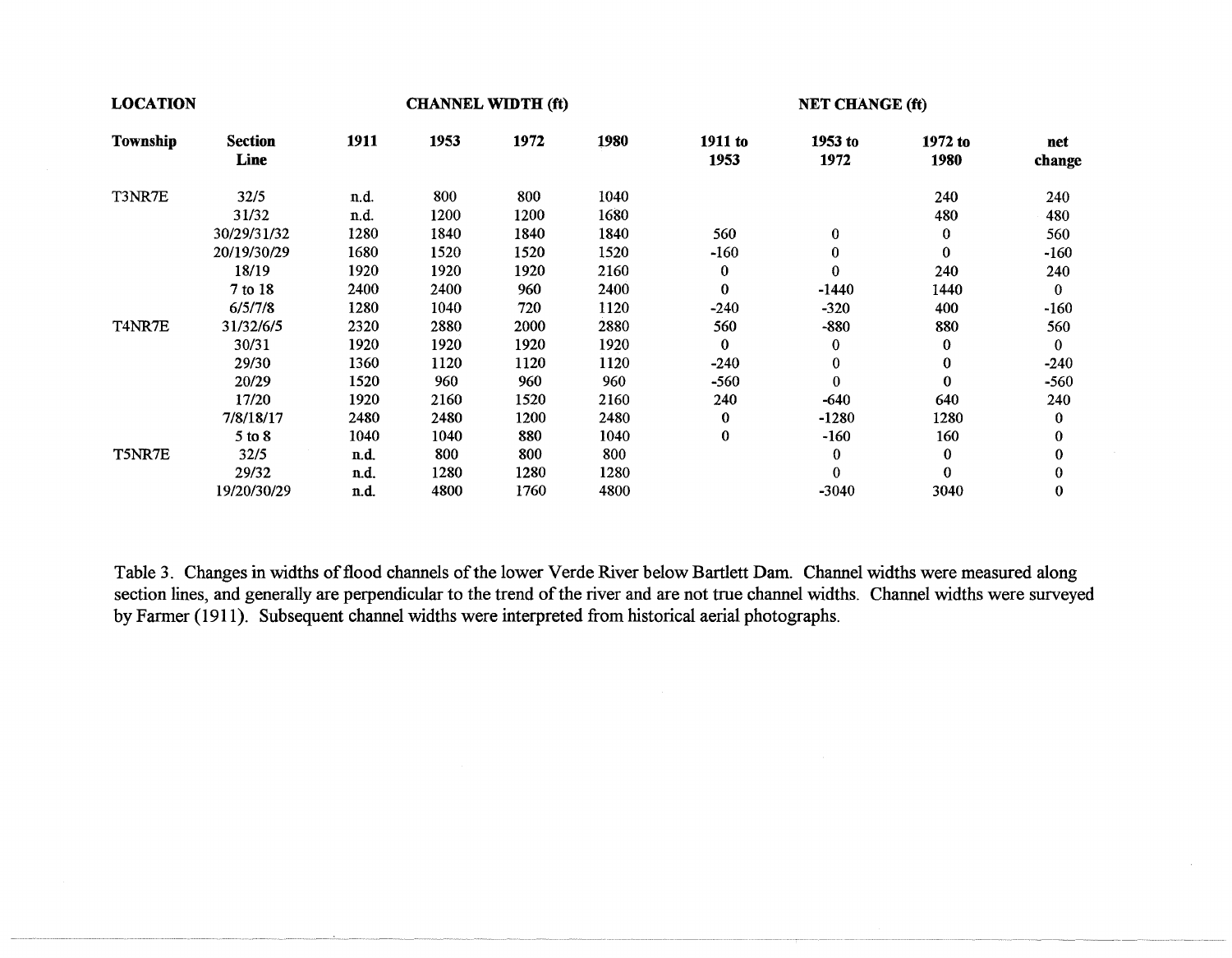| Quadrangle  | Township | <b>Section</b><br>Line | <b>Channel Width</b> |                   |                   |  |
|-------------|----------|------------------------|----------------------|-------------------|-------------------|--|
|             |          |                        | 1873-76              |                   | modern            |  |
|             |          |                        | <b>Chains</b>        | (f <sub>t</sub> ) | (f <sub>t</sub> ) |  |
| Horner Mtn. | T13NR5E  | 36S                    | 1.10                 | 73                | 80                |  |
| (1967)      |          | 35/36                  | 1.00                 | 66                | 120               |  |
|             |          | 35S E                  | 1.00                 | 66                | 160               |  |
|             |          | 35S W                  | 1.00                 | 66                | 80                |  |
|             |          | 26/35                  | 1.00                 | 66                | 160               |  |
|             |          | 27/26                  | 1.20                 | 79                | 200               |  |
|             |          | 34/27                  | 1.20                 | 79                | 120               |  |
|             |          | 27/34                  | 1.20                 | 79                | 200               |  |
|             |          | 22/27                  | 1.00                 | 66                | 120               |  |
| Camp Verde  |          | 21/22                  | 1.10                 | 73                | 160               |  |
| (1969)      |          | 20/21                  | 1.00                 | 66                | 160               |  |
|             |          | 17/20                  | 0.75                 | 50                | 120               |  |
|             |          | 16/17                  | 0.60                 | 40                | 200               |  |
|             |          | 9/16                   | 0.75                 | 50                | 120               |  |
|             |          | 8/9                    | 0.80                 | 53                | 120               |  |
|             |          | 7/8                    | 1.00                 | 66                | 120               |  |
|             |          | 6/7                    | 1.00                 | 66                | 80                |  |
|             |          | 5/6                    | 1.50                 | 99                | 120               |  |
|             | T14NR5E  | 32/5                   | 1.20                 | 79                | 80                |  |
|             |          | 14/13                  | 1.00                 | 66                | 160               |  |
|             |          | 11/14                  | 1.10                 | 73                | 120               |  |

Table 4. Low-flow channel widths of the Verde River in the 1870's and around 1970. Channel widths from the 1870's were documented by the original cadastral surveys of the area. Surveys noted channel conveying water at the time of the survey, most likely equivalent to the modern low-flow or base-flow channels. Low-flow channel widths from around 1970 were obtained from 1:24,000-scale U.S. Geological Survey topographic quadrangles. Publication dates for the quadrangles are indicated in parentheses.